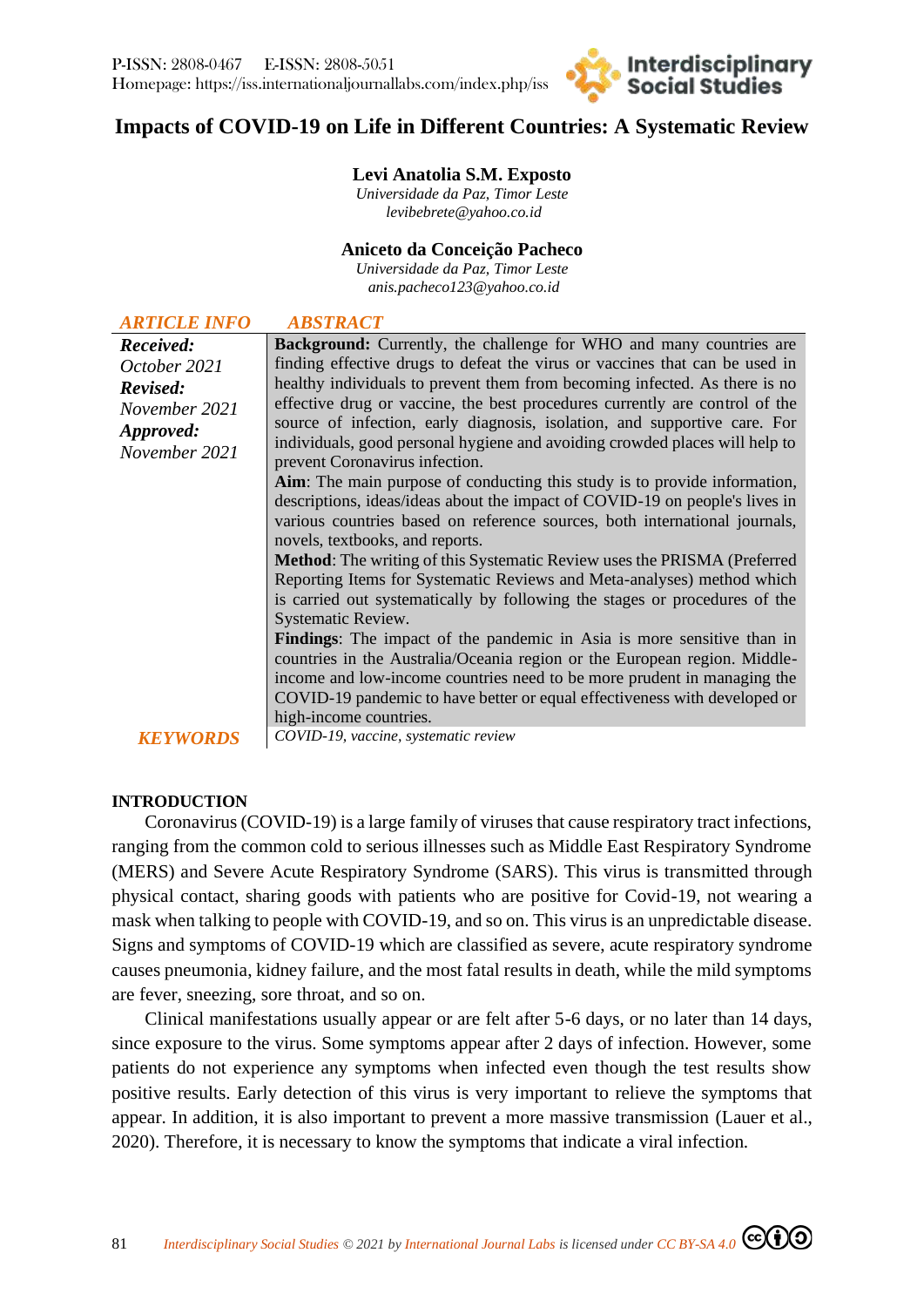This disease was first discovered in December 2019 in Wuhan, the capital of China's Hubei Province, and has since spread globally around the world (GÜNER et al., 2020). The world was shocked by the outbreak of new pneumonia that started in Wuhan, Hubei Province, which then spread rapidly to more than 190 countries and territories. Since the first case in Wuhan, there has been an increase in COVID-19 cases in China reporting to WHO that every day there is an increase in cases between late January to early February 2020. Initially, most of the reports came from Hubei and neighboring provinces then increased to other provinces and throughout China (Böhm et al., 2021). As of January 30, 2020, there have been 7,736 confirmed cases of COVID-19 in China, and 86 other cases were reported from various countries such as Taiwan, Thailand, Vietnam, Malaysia, Nepal, Sri Lanka, Cambodia, Japan, Singapore, Arab Saudi, South Korea, Philippines, India, Australia, Canada, Finland, France, and Germany (Kandel et al., 2020).

This disease outbreak has shaken the world community so badly, nearly 200 countries in the world were affected by this virus including Timor-Leste which destroyed people's lives both economically and socially, the World Health Organization (WHO) declared the 2019- 2020 coronavirus outbreak an International Public Health Emergency (PHEIC) on 30 January 2020, and the pandemic on March 11, 2020 (Cucinotta & Vanelli, 2020). Various efforts to prevent the spread of the Covid-19 virus were also carried out by governments in countries around the world to break the chain of the spread of the Covid-19 virus, which is referred to as lockdown and social distancing. current policy on quarantine periods of 14 days for closure of confirmed case contacts and 28 days for monitoring infections in known cohorts (Tan et al., 2020).

On December 22, 2020, WHO (World Health Organization) reported that global data contained 75,129,306 confirmed cases of Covid-19 and 561,617 deaths (Böhm et al., 2021). The number of new cases globally over the past week (June 21-27 2021) was more than 2.6 million, the same number compared to the previous week. The weekly death toll continued to decline, with more than 57,000 deaths reported in the past week, a 10% decrease compared to the previous week. This is the lowest weekly death toll since recorded in early November 2020. Globally, the incidence of COVID-19 remains very high with an average of more than 370,000 cases reported daily over the past week. the cumulative number of cases reported globally now exceeds 180 million and the death toll is nearly 4 million (WHO, 2020). Furthermore, on 24 September 2021 WHO reported globally, there were 230,418,451 confirmed cases of COVID-19, including 4,724,876 deaths. At the European region/region level, there were 69,097,144 confirmed cases, Asia 42,746,778 confirmed cases, Eastern Mediterranean 15,585,152 confirmed cases, Western Pacific 8,162,376 confirmed cases, Africa 5,984,952 confirmed cases.

The current situation in Southeast Asia (South East Asia) according to data from the Institute for Health Metrics and Evaluation on 16 June 2021, shows that the current condition of daily cases reported in the past week (until 13 June) fell to 104,100 per day on average compared to 141,100 the previous week. The daily mortality rate in the past week on average fell to 6,700 per day compared to 9,800 the previous week. The estimated daily total COVID-19 deaths are 3 times greater than the number of reported deaths. The Institute for Health Metrics and Evaluation projects a cumulative 1,753,000 deaths as of October 1. This represents an additional 381,000 deaths from June 14 to October 2021. The daily death toll is expected to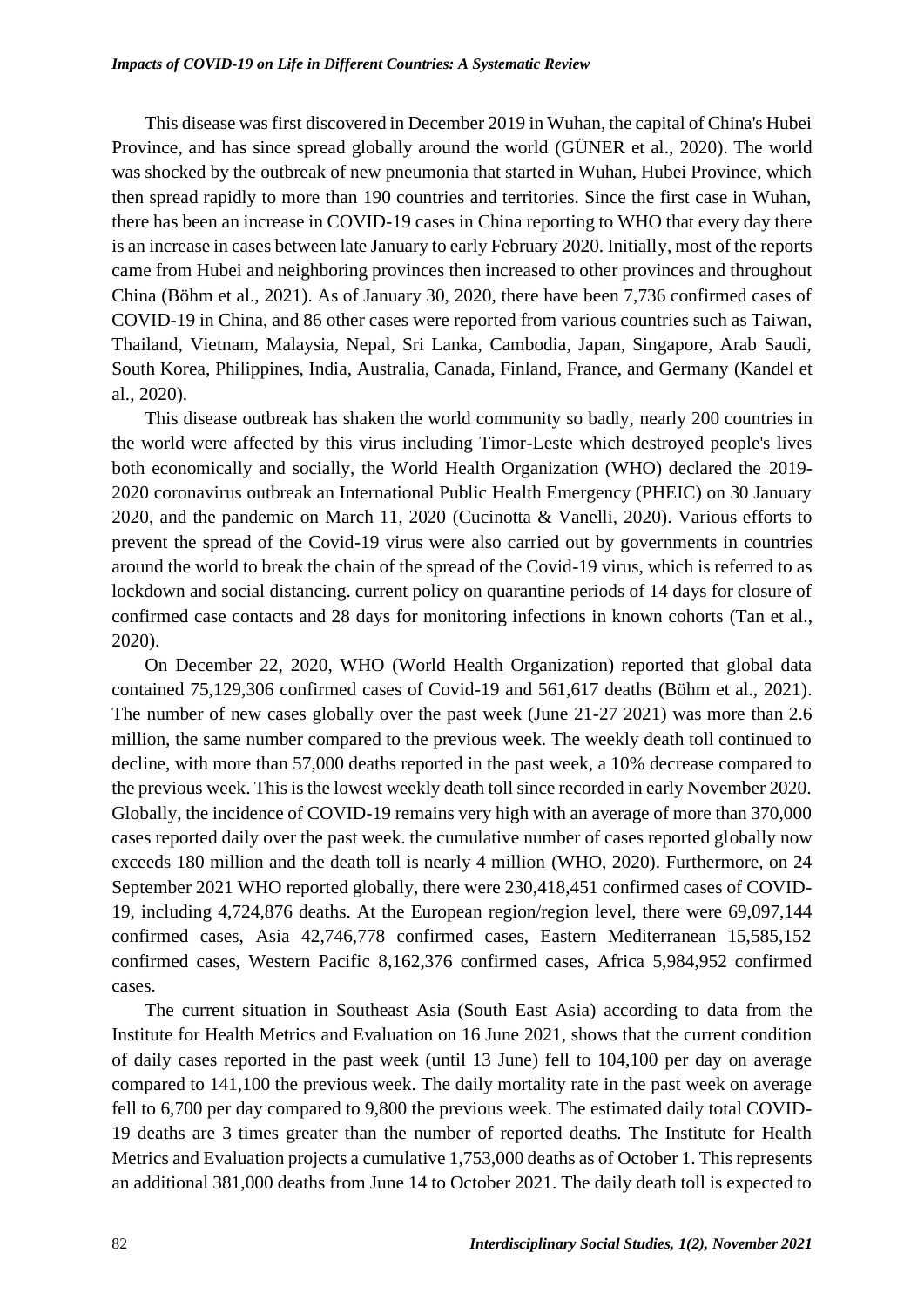decline throughout the summer, but spikes in Indonesia and Myanmar will flatten the regional downward trend into early fall(Institute for Health Metrics and Evaluation, 2021).

Timor-Leste is one of the countries in Southeast Asia where the Corona Virus has been detected. On January 6, 2021, the Ministry of Health (Ministério da Saúde) reported that the total number of people who took the Covid-19 test was 17,102 people, confirmed cases 49 people, recovered (37: Confirmed, 4: Probable), waiting for test results 512 people, negative 16564 Person, Deceased 0 (WHO, 2020). On 25 June 2021, the WHO Regional Office for Southeast Asia reported that Timor-Leste continued to report a decline in new cases and between weeks 23 and 24 there had been a 22.6% decline (n=422). TPR (The test positivity rate) decreased from 9.7% in week 23 to 2.9% in week 24 (WHO, 2020). On 28 September 2021 the Ministry of Health of Timor-Leste reported that a total of 19445 confirmed cases, 47 new confirmations, a cumulative total of participated in the test 205400 people, waiting for result 0, 128 people just recovered, currently treating 838 people, those who have recovered (confirmation 18493+probable 4=18497), died 114.

The above data shows that SARS-CoV-2 has spread rapidly in many countries, causing severe disease and sustained human-to-human transmission, making it a concern and serious public health threat. Considering the global threat to health caused by SARS-CoV-2, effective prevention, and treatment of COVID-19 are urgently needed (Li et al., 2020). However, the development of drugs for the SARS-CoV-2 pathogen is still a major problem for humans, and there are currently no officially approved drugs to treat COVID-19.

Currently, there is no specific drug available for the treatment of SARS-CoV-2 infection and supportive measures remain the mainstay of Covid-19 treatment. Thus, the immune function of the patient (society) is a major determinant of disease severity, and populations with immune function, such as the elderly, are more susceptible and have a high mortality rate after COVID-19 infection compared to children with strong immunity (Lei et al., 2020).

Over time All viruses – including SARS-CoV-2, the virus that causes COVID-19 – evolve. When a virus replicates or makes copies of itself, it sometimes changes slightly, which is normal for viruses. These changes are called "mutations". A virus with one or more new mutations is referred to as a "variant" of the original virus. On 25 February 2021, WHO released a document outlining the working definitions of VOC (Variant of Concern) and VOI (a variant of interest), including recommended actions for member states if a VOI or VOC is identified (Huamán Saavedra, 2021).

With the development of Covid-19 with the rapid increase in the rate of transmission, the speed of Covid-19 to carry out mutations is even faster. As a result, until now many variants of this virus have developed in various countries and this Covid-19 variant is more difficult to detect, treat or prevent with a vaccine, so scientists are currently studying and tracking its development (United Kingdom & South Africa, 2021).

The naming of the Covid-19 variant was carried out by a WHO expert group consisting of several scientific researchers at the WHO Virus Evolution Working Group, the WHO COVID-19 reference laboratory network, GISAID, Nextstrain, Pango, and several experts from several countries. The naming was agreed to use letters from the Greek alphabet to make it easier for a wider audience to understand. with the term Variants of Concern (VOC) such as Alpha (B.1.1.7, Q.1-Q.8), Beta (B.1.351, B.1.351.2, B.1.351.3), Gamma (P.1, P.1.1, P.1.2), Epsilon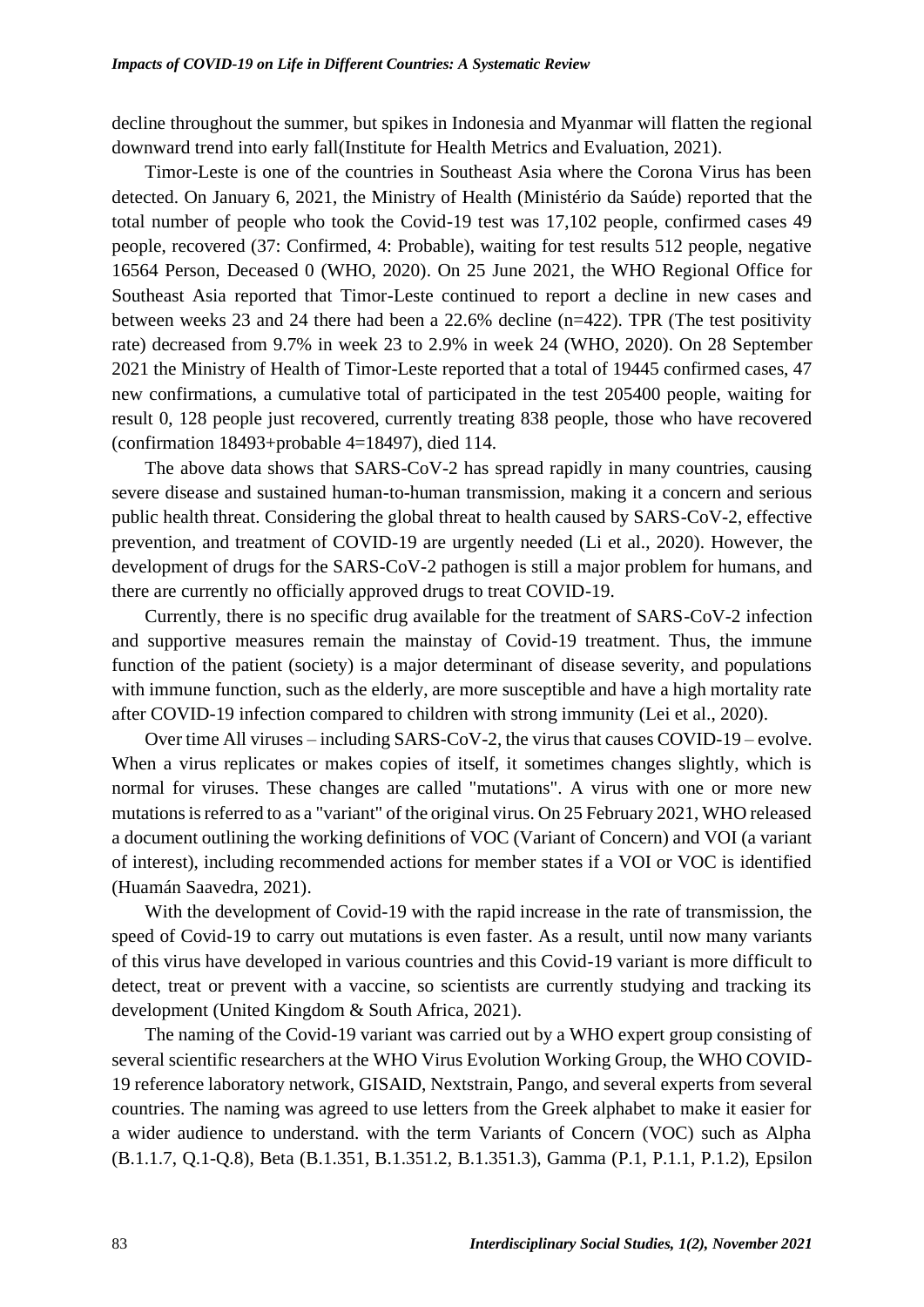(B.1.427 and B.1.429), Eta (B.1.525), Iota (B.1.526), Kappa (B.1.617.1) N/A (B.1.617 .3), Mu (B.1.621, B.1.621.1), Zeta (P.2) (Centers for Disease Control and Prevention, 2021).

The presence of Covid-19 with its new variant poses a big challenge to development aspirations. This is a sharp reminder of shared vulnerabilities and shows the need for real change. However, it can also be a starting point to change direction and build a more resilient new normal. Much will depend on the policies taken and the ability to coordinate, both at the international and national levels to build a more inclusive, resilient, and sustainable future (UNCTAD, 2020).

Current developments, especially developing countries such as Timor-Leste in dealing with Covid-19, need international support, both financially and materially. In the absence of international support, developing countries must find innovative policy mechanisms to achieve sustainability and development goals cost-effectively. This requires identifying affordable policies that can result in immediate progress towards common SDG goals, rather than sacrificing some goals to achieve others and aligning economic incentives for long-term sustainable development (Barbier & Burgess, 2020).

Globalization, urbanization, and environmental change, infectious disease outbreaks, and epidemics have become global threats that require a collective response. Although the majority of developed countries, especially Europe and North America, have strong real-time surveillance and health systems to manage the spread of infectious diseases, improvements in public health capacity in low-income and high-risk countries, including human and animal surveillance, workforce preparedness, and strengthening laboratory resources needs to be supported by using national resources complemented by international donor funds (Pak et al., 2020).

Currently, the challenge for WHO and many countries are finding effective drugs to defeat the virus or vaccines that can be used in healthy individuals to prevent them from becoming infected. As there is no effective drug or vaccine, the best procedures currently are control of the source of infection, early diagnosis, isolation, and supportive care (Abd El-Aziz & Stockand, 2020). For individuals, good personal hygiene and avoiding crowded places will help to prevent Coronavirus infection. The main purpose of conducting this study is to provide information, descriptions, ideas/ideas about the impact of COVID-19 on people's lives in various countries based on reference sources, both international journals, novels, textbooks, and reports.

#### **METHOD**

#### *Literature Review search strategy*

The writing of this Systematic Review uses the PRISMA (Preferred Reporting Items for Systematic Reviews and Meta-analyses) method which is carried out systematically by following the stages or procedures of the Systematic Review. Article search using the keywords Impact of COVID-19, people's lives in various countries which are accessed online from websites and visits to related university or research institute pages through Google Scholar, Pubmed, Emerald Insight, and DOAJ. Article search is limited to articles in English and international publications. The total number of articles obtained is 72 and out of these 72 articles, a selection process was carried out to meet the inclusion and exclusion criteria.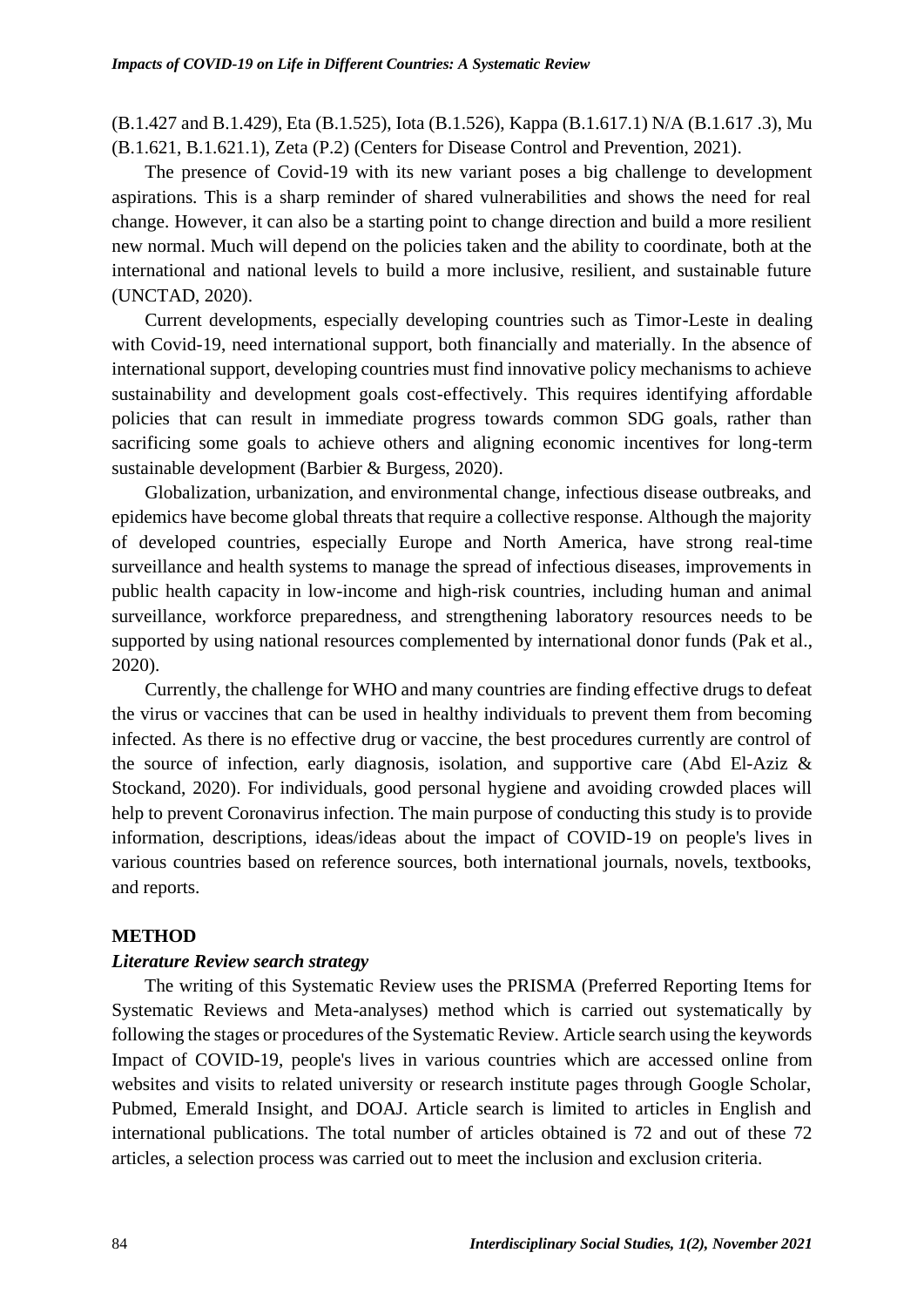# *Inclusion and exclusion criteria*

Based on the systematic review procedure, the reviewed articles must meet the inclusion criteria as follows:

- a) Inclusion Criteria: International journal dealing with the impact of hazardous and toxic waste management, research articles published in a span of 5 years (2017-2021), research or review articles, and fully accessible research articles
- b) Exclusion Criteria: International articles irrelevant to strategies for developing medical waste management interventions, research articles published more than 5 years back, and so on (Not part of the inclusion criteria)

# *Selection Process*

The selection process or article collection is carried out in stages, namely: 1) Relevant Article Search; 2) Article submission from 2017-2021; 3) Screening according to the Inclusion and Exclusion criteria; 4) Combining review results; and 5) Determining the results, findings from the grouping that have been carried out need to be discussed to conclude the context or results of the review

# *Article Evaluation*

Evaluation of this article to evaluate the quality and new findings of a scientific article with an international category that is included in the Systematic Review. These criteria can be used to select articles that will not be used. The assessment was carried out in journals related to the topic of strategies for developing medical waste management interventions. It should be understood that the so-called scientific literature can be in the form of papers from scientific journals, papers from a conference (Proceedings), report from a trusted organization, and textbooks.

#### *Data Extraction*

In this Systematic Review, data extraction is carried out by looking at the entire published journal within the appropriate 10-year period, then writing down the important findings from the article and proceeding to the next stage, namely data synthesis. The process of journal tracing activities is carried out as shown in the following chart.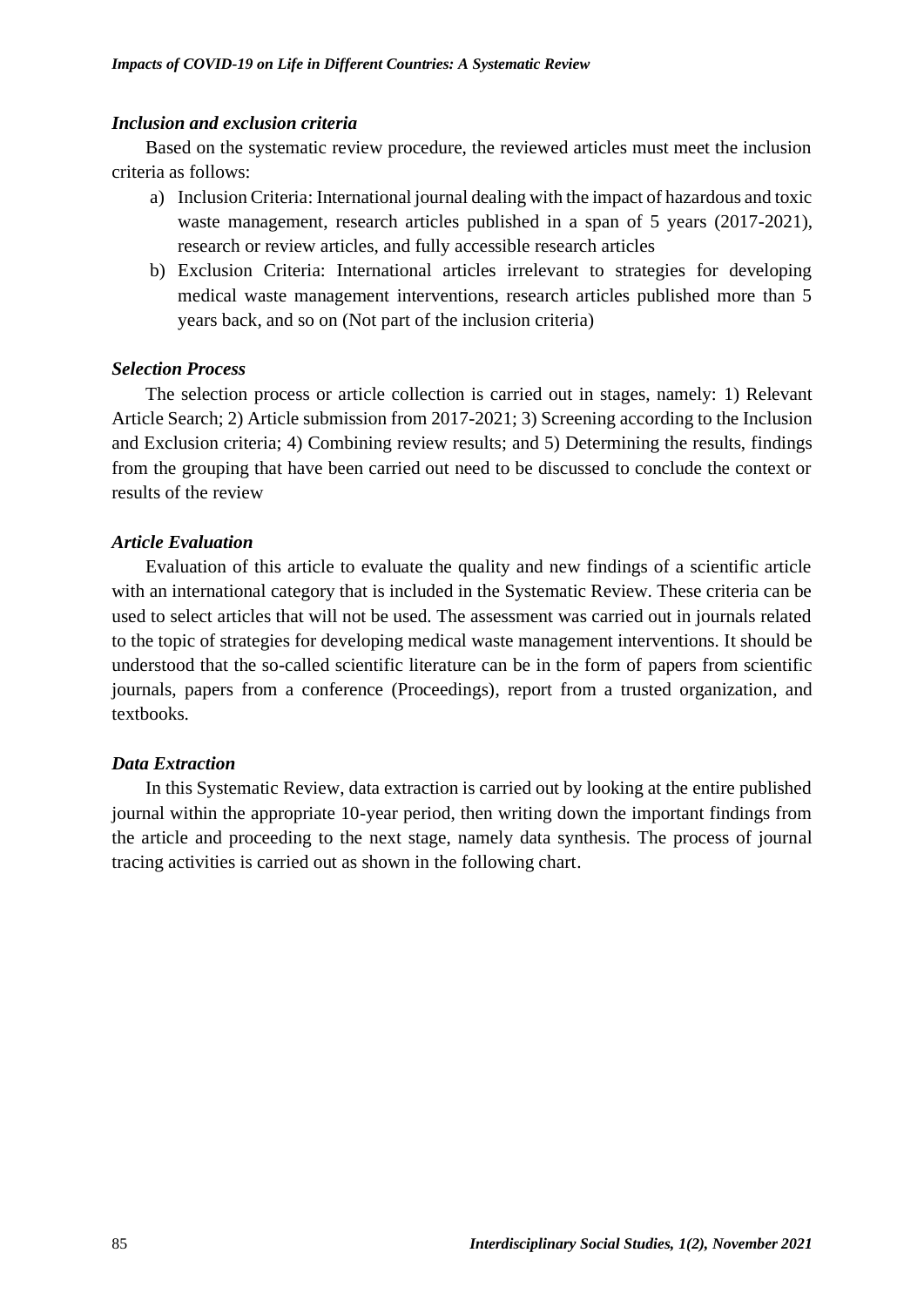

**Figure 1.** PRISMA Diagram: Stages of Systematic Review

Of all the articles extracted, they were taken from several sources, namely Google Scholar, PubMed, Emerald Insight, DOAJ with the types of journals published such as ELSEVIER, IJS, PROCEEDINGS, NATURERESEARCH, ORESTA, NOVEL CORONA VIRUS, GPH, BTAD, BJS, TUBITAK, CDD, JMINR, IEEE, EHP, FPH, UNTCAD, MDPI, JPP, JMII, AIM, NEJMC, OPHRP, Health Services research and six reports from WHO (World Health Organization). Furthermore, screening of titles, abstracts, and the content selection or content according to inclusion and exclusion was carried out, which obtained 10 articles that were further analyzed. This data extraction is very important in helping and tracing articles that can be analyzed and developed in the future.

#### *Data Synthesis*

Research journals that match the inclusion criteria are then collected and a journal summary is made including the name of the researcher, year of publication of the journal, country of research, research title, method, and summary of results or findings. The summary of the research journals is entered into a table sorted alphabetically and the year the journal was published and following the existing format.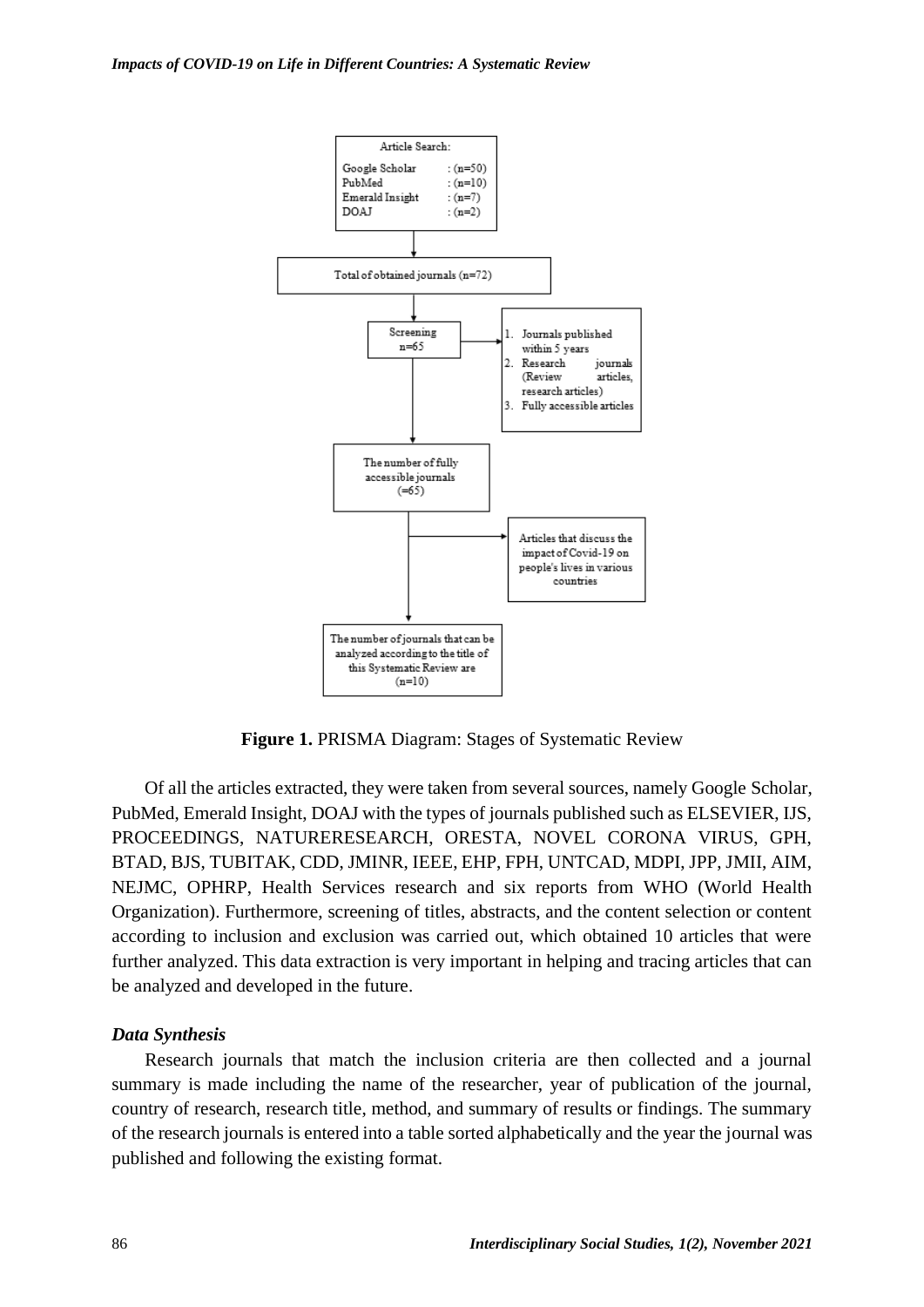# **RESULTS AND DISCUSSION**

Based on the search results, 65 articles were found that were considered suitable for the purpose and then combined and then screened whether the titles in the articles were the same or not. After screening, it was found that there were 10 articles with the same title, from 65 journals, then they were screened based on eligibility according to the inclusion and exclusion criteria, 10 articles were obtained for further review. The literature search strategy can be seen in Table 2 as follows:

|     |                                                           | <b>Table 1.</b> Literature Search Strategy |                |                |                |
|-----|-----------------------------------------------------------|--------------------------------------------|----------------|----------------|----------------|
| No. | <b>Search Engine</b>                                      | Google                                     | <b>PubMed</b>  | <b>Emerald</b> | <b>DOAJ</b>    |
|     |                                                           | <b>Scholar</b>                             |                | Insight        |                |
|     | Search results                                            | 60                                         | 6              |                | $\overline{2}$ |
| 2.  | Fulltext, pdf, 2010-<br>2020                              | 55                                         | 4              |                |                |
| 3.  | Suitable titles                                           | 40                                         | $\overline{2}$ |                |                |
| 4.  | Eligible according<br>inclusion<br>and<br>to<br>exclusion | 5                                          | 2              |                |                |
|     | <b>Result</b>                                             |                                            | 10             |                |                |

The source of this systematic review is taken from studies conducted in various countries. Systematic Review is one of the methods used for assessment, examination, structured evaluation, classification, and categorization of previously produced evidence-based (Taylor et al., 2014). In writing this Systematic Review, 10 articles were analyzed, consisting of 2 research journals and 8 review articles. A list of 10 articles to be extracted can be seen in the following table:

| <b>Table 3. Reviewed Articles</b> |           |                 |                           |                    |  |  |  |
|-----------------------------------|-----------|-----------------|---------------------------|--------------------|--|--|--|
| No.                               | Country   | Number of       | <b>First Author</b>       | <b>Publication</b> |  |  |  |
|                                   |           | <b>Articles</b> |                           | Year               |  |  |  |
| 1.                                | America   |                 | Stephen A. Lauer          | 2020               |  |  |  |
| 2.                                | China     |                 | Sasmita Poudel            | 2020               |  |  |  |
|                                   |           |                 | Adhikari                  |                    |  |  |  |
| 3.                                | Finland   |                 | <b>Atte Oksanen</b>       | 2020               |  |  |  |
| $\overline{4}$ .                  | England   |                 | X. Cai                    | 2020               |  |  |  |
| 5.                                | Iran      |                 | Morteza Abdullatif        | 2021               |  |  |  |
|                                   |           |                 | Khafaie                   |                    |  |  |  |
| 6                                 | Germany   |                 | S. Böhm                   | 2021               |  |  |  |
| 7.                                | Poland    |                 | <b>Piotr Staszkiewicz</b> | 2020               |  |  |  |
| 8.                                | Singapore | 1               | Tan Tock Seng             | 2020               |  |  |  |
|                                   |           |                 | Hospital                  |                    |  |  |  |
| 9.                                | Sweden    |                 | Olga Golubeva             | 2021               |  |  |  |
| 10.                               | Turkey    |                 | Sema Kayapinar Kaya       | 2020               |  |  |  |

After assessing the quality of the study from 10 articles can be categorized as good (High), then data extraction is carried out. This data extraction was carried out by analyzing the data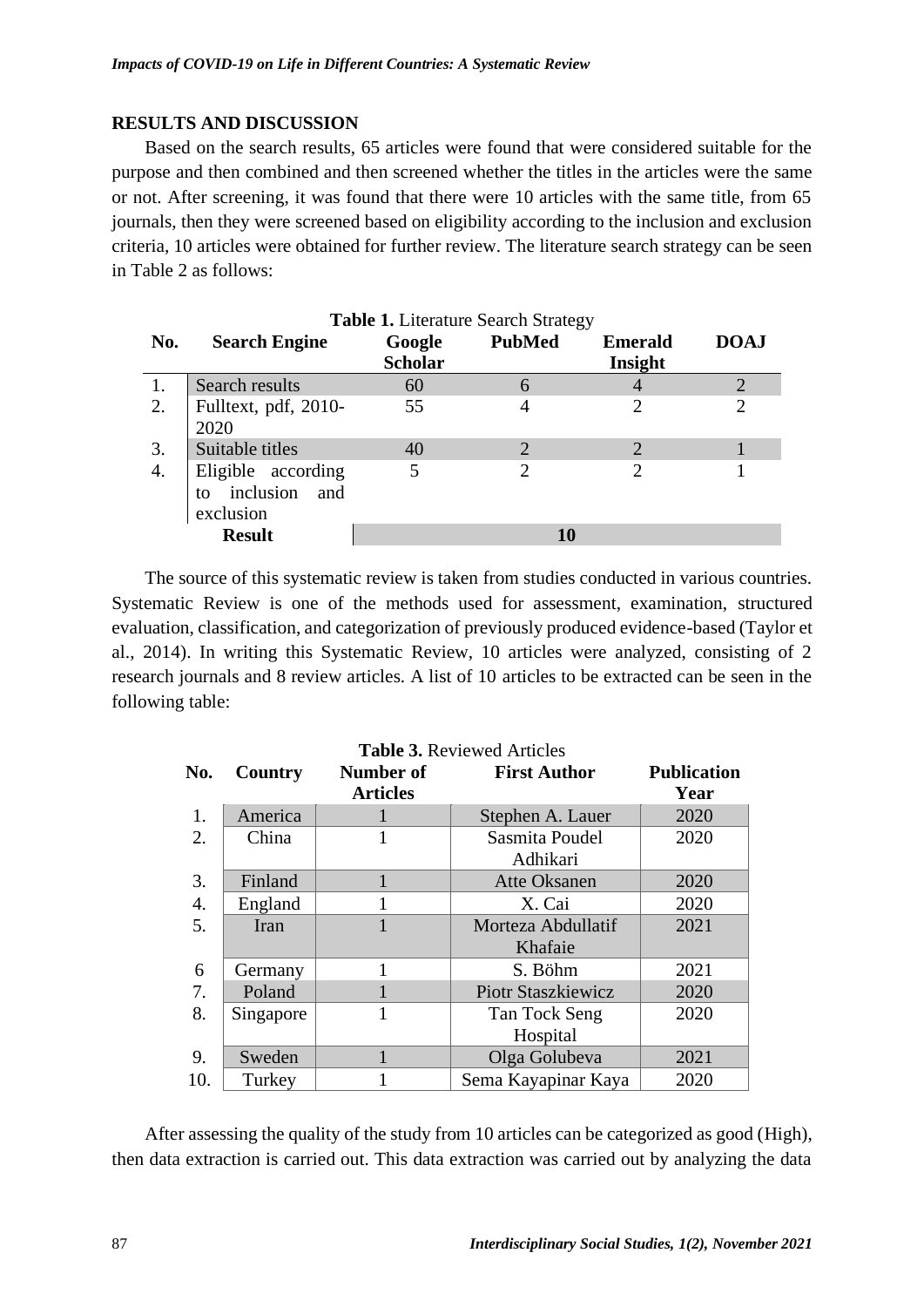based on the author's name, title, purpose, research method, and results, namely the grouping of important data in the article. The results of data extraction can be seen in the following table:

| N <sub>0</sub> | <b>Author</b>                                                                                                                                                                                                          | <b>Title</b>                                                                                                                                                                                                                                  | <b>Journal</b>                                   | <b>Method</b>                                                                                                                                                                                                          | <b>Result</b>                                                                                                                                                                                                                                                                                                                                                                                                                                                                                       |
|----------------|------------------------------------------------------------------------------------------------------------------------------------------------------------------------------------------------------------------------|-----------------------------------------------------------------------------------------------------------------------------------------------------------------------------------------------------------------------------------------------|--------------------------------------------------|------------------------------------------------------------------------------------------------------------------------------------------------------------------------------------------------------------------------|-----------------------------------------------------------------------------------------------------------------------------------------------------------------------------------------------------------------------------------------------------------------------------------------------------------------------------------------------------------------------------------------------------------------------------------------------------------------------------------------------------|
|                | and Year                                                                                                                                                                                                               |                                                                                                                                                                                                                                               |                                                  |                                                                                                                                                                                                                        |                                                                                                                                                                                                                                                                                                                                                                                                                                                                                                     |
| 1.             | Morteza<br>Abdullatif<br>Khafaie,<br>Fakher<br>Rahim<br>$\mathbf{b}$ .<br>(2021)                                                                                                                                       | Cross-<br>Country<br>Compariso<br>n of Case<br>Fatality<br>Rates<br>of<br>COVID-<br>19/SARS-<br>$COV-2$                                                                                                                                       | <b>Osong Public</b><br>Health<br>Res<br>Perspect | Data<br>were<br>retrieved<br>from<br>accurate databases<br>according to the<br>user's guide<br>of<br>data sources for<br>patient registries,<br>CFR and recovery<br>rates<br>were<br>calculated<br>for<br>each country | Italy's CFR was the<br>highest<br>of<br>all<br>studied<br>countries<br>for both time points<br>$(12th March, 6.22\%)$<br>versus 23rd March,<br>9.26%). The data<br>showed that even<br>though Italy was<br>the only European<br>country reported on<br>12th March, Spain<br>and France had the<br>highest CFR of 6.16<br>and<br>$4.21\%$ ,<br>respectively,<br>on<br>23rd March, which<br>strikingly<br>was<br>higher<br>than<br>the<br>overall<br><b>CFR</b><br>of<br>3.61%.                       |
| 2.             | Sasmita<br>Poudel<br>Adhikari,<br>Sha Meng,<br>Yu-Ju Wu,<br>Yu-Ping<br>Mao, Rui-<br>Xue<br>Ye,<br>Qing-Zhi<br>Wang,<br>Chang<br>Sun, Sean<br>Sylvia,<br>Scott<br>Rozelle,<br>Hein Raat,<br>and Huan<br>Zhou.<br>(2020) | Epidemiol<br>ogy,<br>causes,<br>clinical<br>manifestat<br>ion<br>and<br>diagnosis,<br>prevention<br>and<br>control of<br>coronaviru<br>disease<br>S<br>(COVID-<br>19) during<br>the<br>early<br>outbreak<br>period:<br>a<br>scoping<br>review | <b>BMC</b> Journal                               | A scoping review<br>conducted<br>was<br>following<br>the<br>methodological<br>framework<br>suggested<br>by<br>Arksey<br>and<br>O'Malley                                                                                | Research<br>articles<br>initially focused on<br>causes, but over<br>time there was an<br>the<br>of<br>increase<br>articles related to<br>prevention<br>and<br><b>Studies</b><br>control.<br>thus far have shown<br>that the virus'<br>origination<br>is<br>in<br>connection<br>to<br>a<br>seafood market in<br>Wuhan, but specific<br>animal associations<br>have<br>been<br>not<br>confirmed.<br>Reported<br>include<br>symptoms<br>fever,<br>cough,<br>fatigue, pneumonia,<br>headache, diarrhea, |

**Table 4.** List of Articles' Components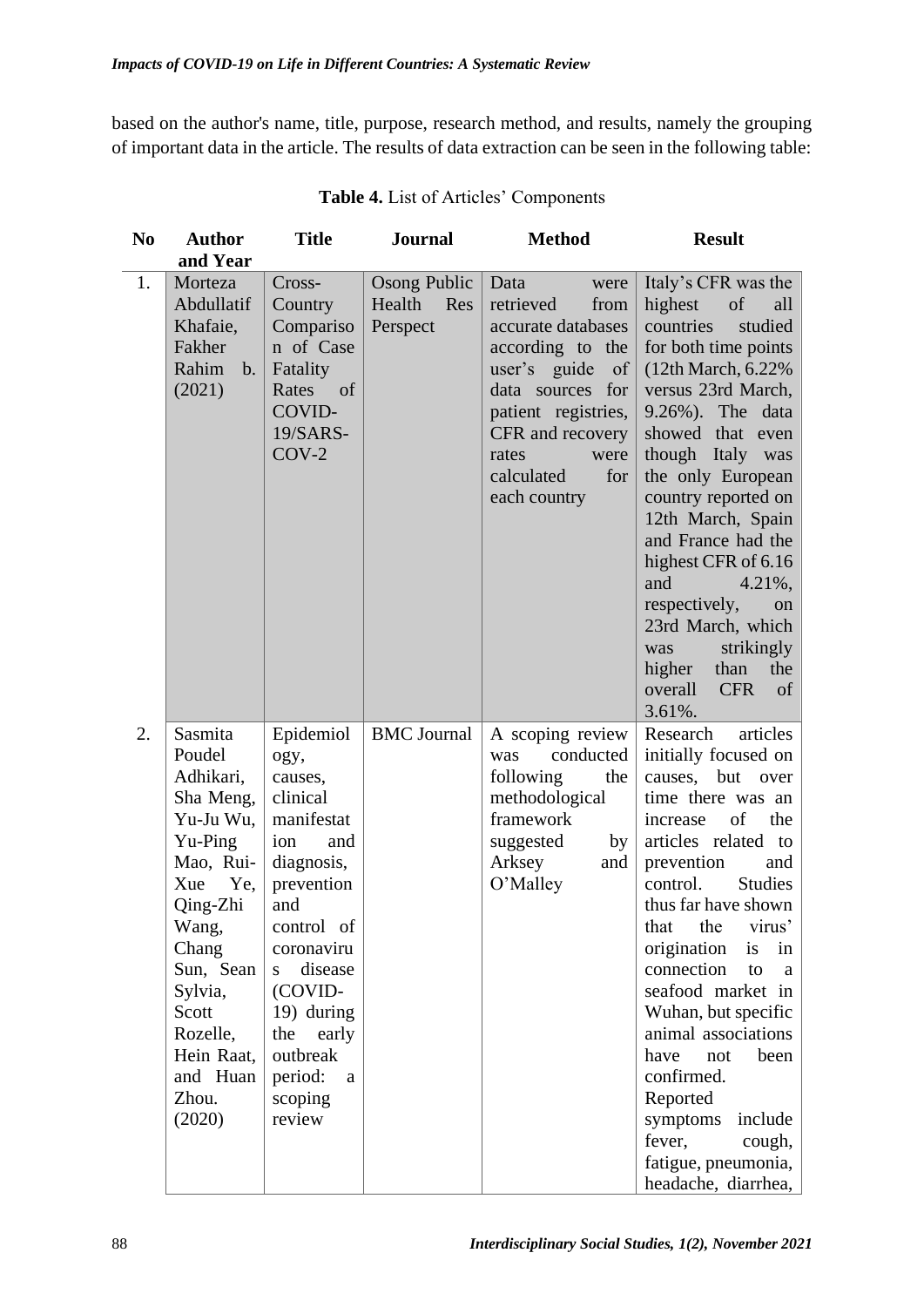|    |                      |              |                     |                       | hemoptysis,<br>and               |
|----|----------------------|--------------|---------------------|-----------------------|----------------------------------|
|    |                      |              |                     |                       | dyspnea.                         |
|    |                      |              |                     |                       | Preventive                       |
|    |                      |              |                     |                       | measures such as                 |
|    |                      |              |                     |                       | masks,<br>hand                   |
|    |                      |              |                     |                       | hygiene practices,               |
|    |                      |              |                     |                       | avoidance of public              |
|    |                      |              |                     |                       | contact,<br>case                 |
|    |                      |              |                     |                       | detection, contact               |
|    |                      |              |                     |                       | tracing,<br>and                  |
|    |                      |              |                     |                       | quarantines<br>have              |
|    |                      |              |                     |                       | been discussed as                |
|    |                      |              |                     |                       | ways to reduce                   |
|    |                      |              |                     |                       | To<br>transmission.              |
|    |                      |              |                     |                       | specific<br>date, no             |
|    |                      |              |                     |                       | antiviral treatment              |
|    |                      |              |                     |                       | has<br>proven                    |
|    |                      |              |                     |                       | effective; hence,                |
|    |                      |              |                     |                       | infected people                  |
|    |                      |              |                     |                       | primarily rely on<br>symptomatic |
|    |                      |              |                     |                       | treatment<br>and                 |
|    |                      |              |                     |                       | supportive care.                 |
| 3. | $S_{\cdot}$<br>Böhm, | Epidemiol    | Epidemiolog         | Describe<br>the       | By 19 March, 3546                |
|    | T.                   | and<br>ogy   | $\mathbf{y}$<br>and | epidemiology and      | cases<br>were                    |
|    | Woudenbe             | transmissi   | Infection           | transmission          | reported. A large                |
|    | D.<br>rg             | on           | Journal             | characteristics of    | proportion<br>was                |
|    | Chen4, D.            | characteris  |                     | early coronavirus     | exposed<br>abroad                |
|    | V.                   | of<br>tics   |                     | disease<br>2019       | $(38\%),$<br>causing             |
|    | Marosevic            | early        |                     | $(covid-19)$<br>cases | further<br>local                 |
|    | 1, M. M.             | COVID-       |                     | in<br>Bavaria,        | The<br>transmission.             |
|    | Böhmer,              | 19<br>cases, |                     | Germany               | median incubation                |
|    | L. Hansen            | 20           |                     |                       | period of 256 cases              |
|    | J.                   | January-     |                     |                       | with<br>exposure                 |
|    | Wallinga,            | 19 March     |                     |                       | abroad was 3.8 days              |
|    | <b>Sing</b><br>A.    | 2020, in     |                     |                       | $(95\%CI: 3.5–4.2).$             |
|    | K.<br>and            | Bavaria,     |                     |                       | For 95% of infected              |
|    | Katz.                | Germany      |                     |                       | individuals,                     |
|    | (2021)               |              |                     |                       | symptom<br>onset                 |
|    |                      |              |                     |                       | occurred<br>within               |
|    |                      |              |                     |                       | 10.3 days (95%CI:                |
|    |                      |              |                     |                       | $9.1 - 11.8$<br>after<br>The     |
|    |                      |              |                     |                       | exposure.<br>median<br>serial    |
|    |                      |              |                     |                       | interval, using 53               |
|    |                      |              |                     |                       | pairs, was 3.5 days              |
|    |                      |              |                     |                       | (95%CI:<br>$3.0 - 4.2;$          |
|    |                      |              |                     |                       | mean: 3.9, S.D.:                 |
|    |                      |              |                     |                       | Travelers<br>$2.2$ ).            |
|    |                      |              |                     |                       | returning<br>to                  |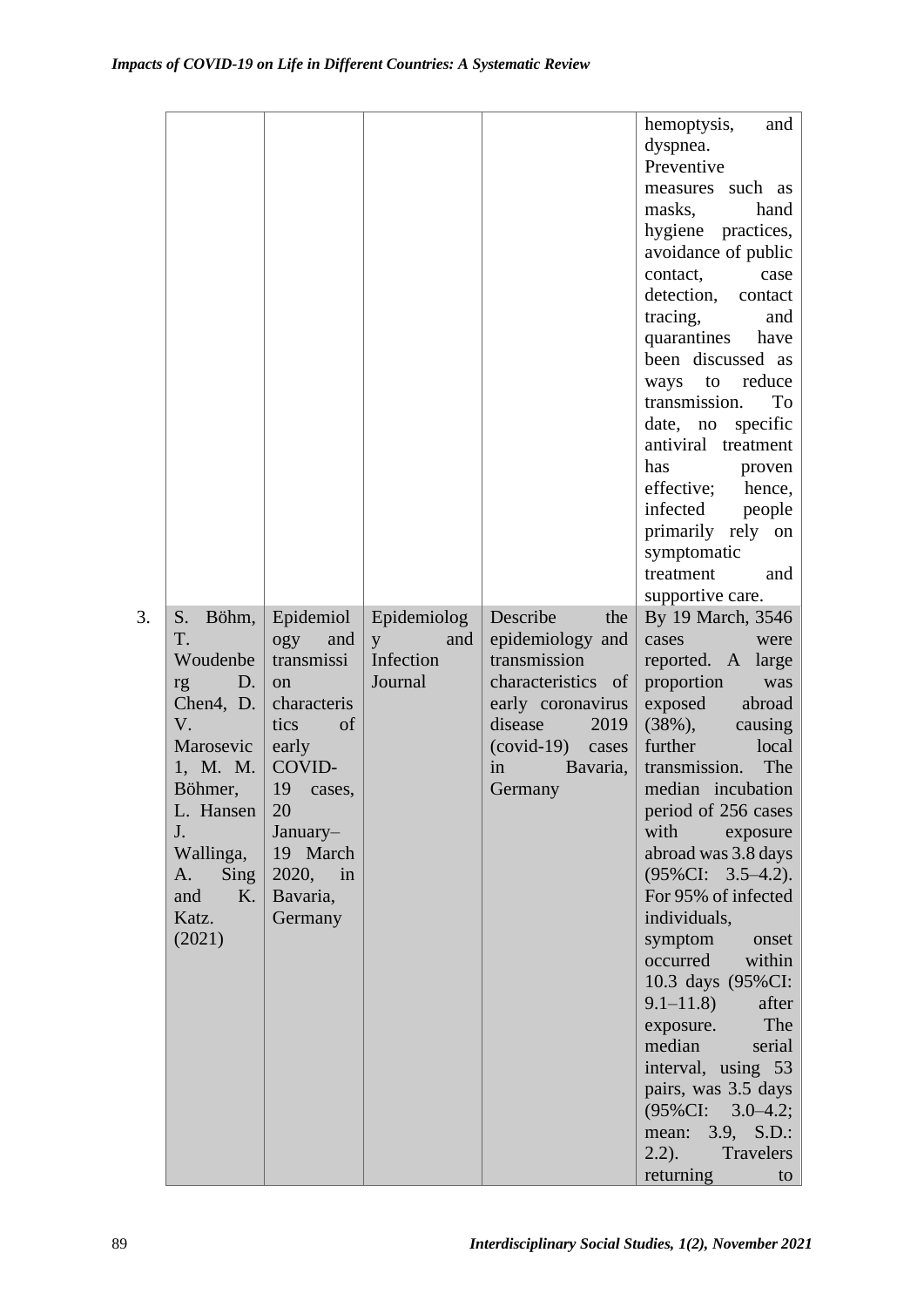|                  |                                                   |                                                                                                                                                             |                            |                                                                                                                                                                 | Germany<br>had<br>an<br>important influence<br>on the spread<br>of<br>SARS-CoV-2<br>infections<br>in<br>Bavaria<br>in<br>early<br>2020.                                                                                                                                                                                                                                                                                                                                                                                                                                                                                                  |
|------------------|---------------------------------------------------|-------------------------------------------------------------------------------------------------------------------------------------------------------------|----------------------------|-----------------------------------------------------------------------------------------------------------------------------------------------------------------|------------------------------------------------------------------------------------------------------------------------------------------------------------------------------------------------------------------------------------------------------------------------------------------------------------------------------------------------------------------------------------------------------------------------------------------------------------------------------------------------------------------------------------------------------------------------------------------------------------------------------------------|
| $\overline{4}$ . | Sema<br>Kayapinar<br>Kaya.<br>(2020)              | Evaluation<br>of<br>the<br>effect<br>of<br>Covid-19<br>on<br>countries'<br>sustainabl<br>e<br>developme<br>nt level: a<br>comparati<br>ve MCDM<br>framework | <b>ORESTA</b><br>Journal   | MultiAttributive<br><b>Ideal-Real</b><br>Comparative<br>Analysis<br>(MAIRCA)<br>method                                                                          | The<br>results<br>obtained from these<br>methods<br>were<br>tested<br>with<br>Spearman's<br>correlation<br>coefficient. Finally,<br>the<br>examine<br>to<br>effect of COVID-<br>19 on the indicators<br>of<br>sustainable<br>development,<br>a<br>non-parametric<br>Wilcoxon<br>signed-<br>rank<br>test<br>was<br>applied. As a result,<br>it was concluded<br>COVID-19<br>that<br>negatively affected<br>sustainable<br>the<br>development<br>of<br>countries.<br>However,<br>sustainable<br>development<br>of<br>performances<br>developed<br>countries have been<br>observed<br>be<br>to<br>better<br>than<br>developing<br>countries |
| 5.               | X. Cai,<br>C. V. Fry,<br>C. S. Wag<br>ner. (2020) | Internation<br>al<br>collaborati<br><sub>on</sub><br>during the<br>COVID-1<br>crisis:<br>9<br>autumn<br>2020<br>developme<br>nts                            | Scientometri<br>cs Journal | Data<br>were<br>collected<br>for<br>multiple<br>periods,<br>enabling<br><b>us</b><br>to<br>analyze<br>research<br>publications<br>during COVID-19<br>by period. | COVID-19<br>research teams and<br>international<br>collaboration show<br>a quixotic pattern of<br>rapid<br>change<br>in<br>reaction<br>the<br>to<br>pandemic. In<br>the<br>first months of the<br>COVID-19<br>pandemic,<br>the                                                                                                                                                                                                                                                                                                                                                                                                           |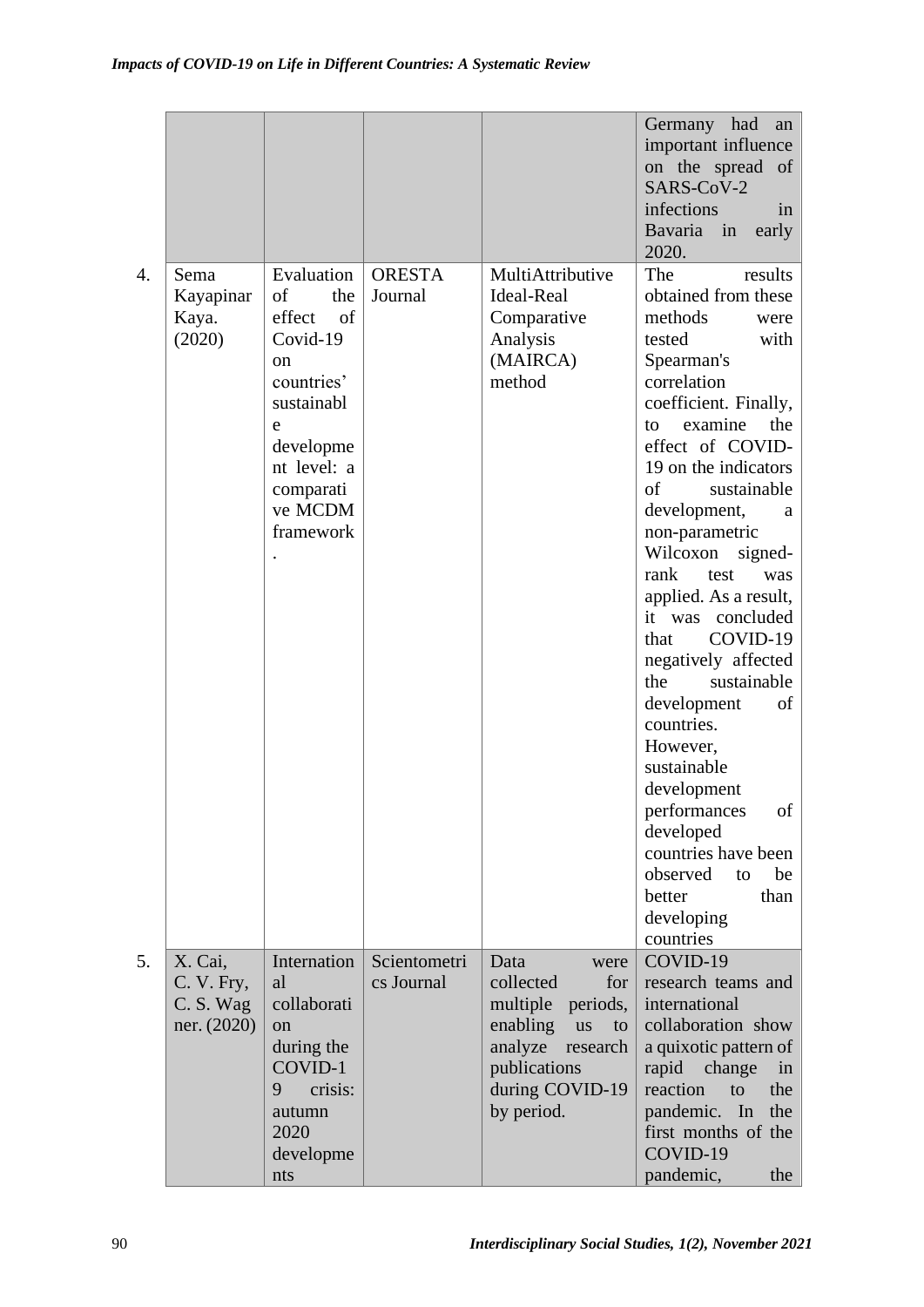|    |                                                                                                   |                                                                                                                                                                                                          |                    |                                      | majority of articles<br>and<br>international<br>collaboration<br>was<br>the<br>limited<br>to<br>largest,<br>most<br>affected nations<br>(China<br>the<br>and<br>USA) and<br>those<br>with<br>strong<br>research<br>capacity<br>(the UK). As the<br>pandemic<br>has<br>dragged on around<br>the<br>world<br>2020,<br>throughout<br>we see the numbers<br>of articles rise but<br>more slowly than in<br>the earliest months.<br>That said, over time<br>the research system<br>recovers from the<br>initial shock and<br>many more nations<br>begin to collaborate<br>and publish results. |
|----|---------------------------------------------------------------------------------------------------|----------------------------------------------------------------------------------------------------------------------------------------------------------------------------------------------------------|--------------------|--------------------------------------|-------------------------------------------------------------------------------------------------------------------------------------------------------------------------------------------------------------------------------------------------------------------------------------------------------------------------------------------------------------------------------------------------------------------------------------------------------------------------------------------------------------------------------------------------------------------------------------------|
| 6. | Piotr<br>staszkiewi<br>cz, Iwona<br>chomiak-<br>orsa,<br>and<br>Igor<br>staszkiewi<br>cz. (2020). | Dynamics<br>of<br>the<br>COVID-<br>19<br>Contagion<br>and<br>Mortality:<br>Country<br>Factors,<br>Social<br>Media,<br>and<br>Market<br>Response<br>Evidence<br>From<br>a<br>Global<br>Panel<br>Analysis. | <b>IEEE</b> Access | cross-sectional<br>regression models | The speed<br>1.<br>of<br>severity<br>and<br>contagion<br><i>is</i><br>different<br>between<br>themselves and<br>across<br>continents.<br>Financial<br>2.<br>markets<br>and<br>social<br>media<br>respond<br>differently<br>to<br>factors affecting<br>contagion<br>and<br>severity, and<br>The<br>period<br>3.<br>between<br>the<br>first contagion<br>in the economy<br>first<br>and<br>the<br>death<br>case                                                                                                                                                                             |
|    |                                                                                                   |                                                                                                                                                                                                          |                    |                                      | cannot<br>be<br>plausibly                                                                                                                                                                                                                                                                                                                                                                                                                                                                                                                                                                 |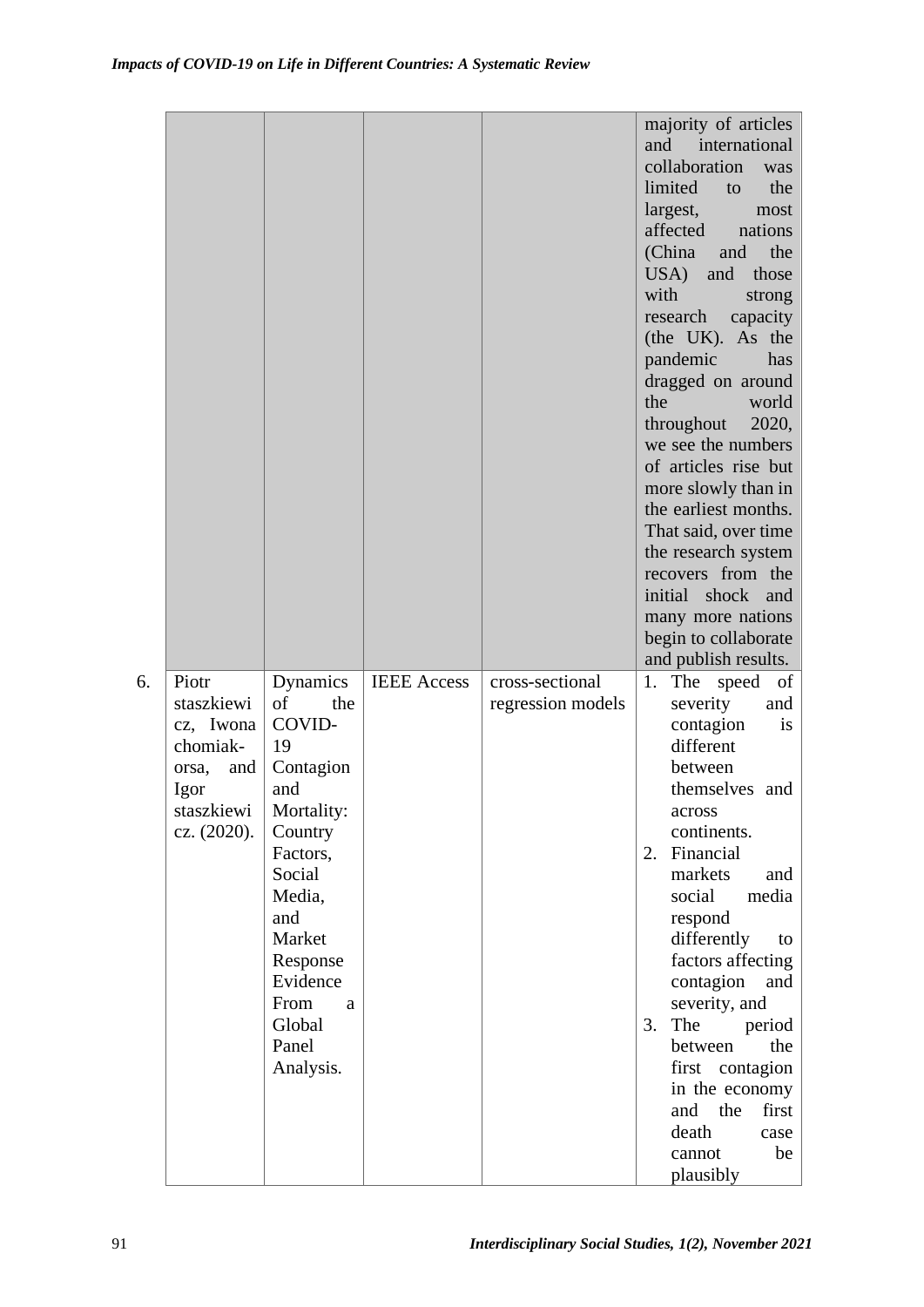|    |                    |                      |                       |                                | explained with<br>time-invariant           |
|----|--------------------|----------------------|-----------------------|--------------------------------|--------------------------------------------|
|    |                    |                      |                       |                                | variables.<br>This                         |
|    |                    |                      |                       |                                | research                                   |
|    |                    |                      |                       |                                | the<br>supports                            |
|    |                    |                      |                       |                                | policymakers                               |
|    |                    |                      |                       |                                | with robust data                           |
|    |                    |                      |                       |                                | the<br>for                                 |
|    |                    |                      |                       |                                | informative                                |
|    |                    |                      |                       |                                | allocation<br>of                           |
|    |                    |                      |                       |                                | scarce                                     |
|    |                    | Firms'               |                       |                                | resources.                                 |
| 7. | Olga<br>Golubeva.  | performan            | Emerald<br>Publishing | The study uses a<br>regression | This study confirms<br>the significance of |
|    | (2021)             | during<br>ce         | Limited               | performance                    | multiple factors for                       |
|    |                    | the                  |                       | model<br>for                   | company                                    |
|    |                    | COVID-               |                       | enterprises during             | performance:                               |
|    |                    | 19                   |                       | COVID-19<br>the                | sector,<br>size,                           |
|    |                    | outbreak:            |                       | crisis.                        | participation<br>in                        |
|    |                    | internation          |                       |                                | exports, and market                        |
|    |                    | al                   |                       |                                | demand for firms'                          |
|    |                    | evidence             |                       |                                | products.<br>Robust                        |
|    |                    | 13<br>from           |                       |                                | financing solutions                        |
|    |                    | countries            |                       |                                | during<br>the                              |
|    |                    |                      |                       |                                | coronavirus                                |
|    |                    |                      |                       |                                | pandemic<br>period                         |
|    |                    |                      |                       |                                | include<br>equity                          |
|    |                    |                      |                       |                                | contributions,                             |
|    |                    |                      |                       |                                | followed by firms'<br>cash balances and    |
|    |                    |                      |                       |                                | debt. Support by a                         |
|    |                    |                      |                       |                                | government,                                |
|    |                    |                      |                       |                                | however, has not                           |
|    |                    |                      |                       |                                | yet been confirmed                         |
|    |                    |                      |                       |                                | significant<br>as<br>a                     |
|    |                    |                      |                       |                                | source of finance.                         |
| 8. | Stephen A.         | The                  | OIM Journal           | Pooled analysis of             | There<br>181<br>were                       |
|    | Lauer,             | Incubation           |                       | confirmed                      | confirmed<br>cases                         |
|    | MS,                | Period of            |                       | COVID-19 cases                 | with<br>identifiable                       |
|    | Ph.D.,             | Coronavir            |                       | reported between               | exposure<br>and                            |
|    | Kyra<br>H.         | us Disease           |                       | January 2020<br>4              | symptom<br>onset                           |
|    | Grantz,            | 2019                 |                       | and 24 February                | windows<br>to                              |
|    | BA,                | (COVID-              |                       | 2020.                          | estimate<br>the                            |
|    | Qifang Bi, $ $     | 19) From             |                       |                                | incubation<br>period<br>of COVID-19. The   |
|    | MHS;<br>Forrest K. | Publicly<br>Reported |                       |                                | median incubation                          |
|    | Jones,             | Confirmed            |                       |                                | period<br>was                              |
|    | MPH;               | Cases:               |                       |                                | estimated to be 5.1                        |
|    | Qulu               | Estimation           |                       |                                | days (95% CI, 4.5)                         |
|    | Zheng,             | and                  |                       |                                | to 5.8 days), and                          |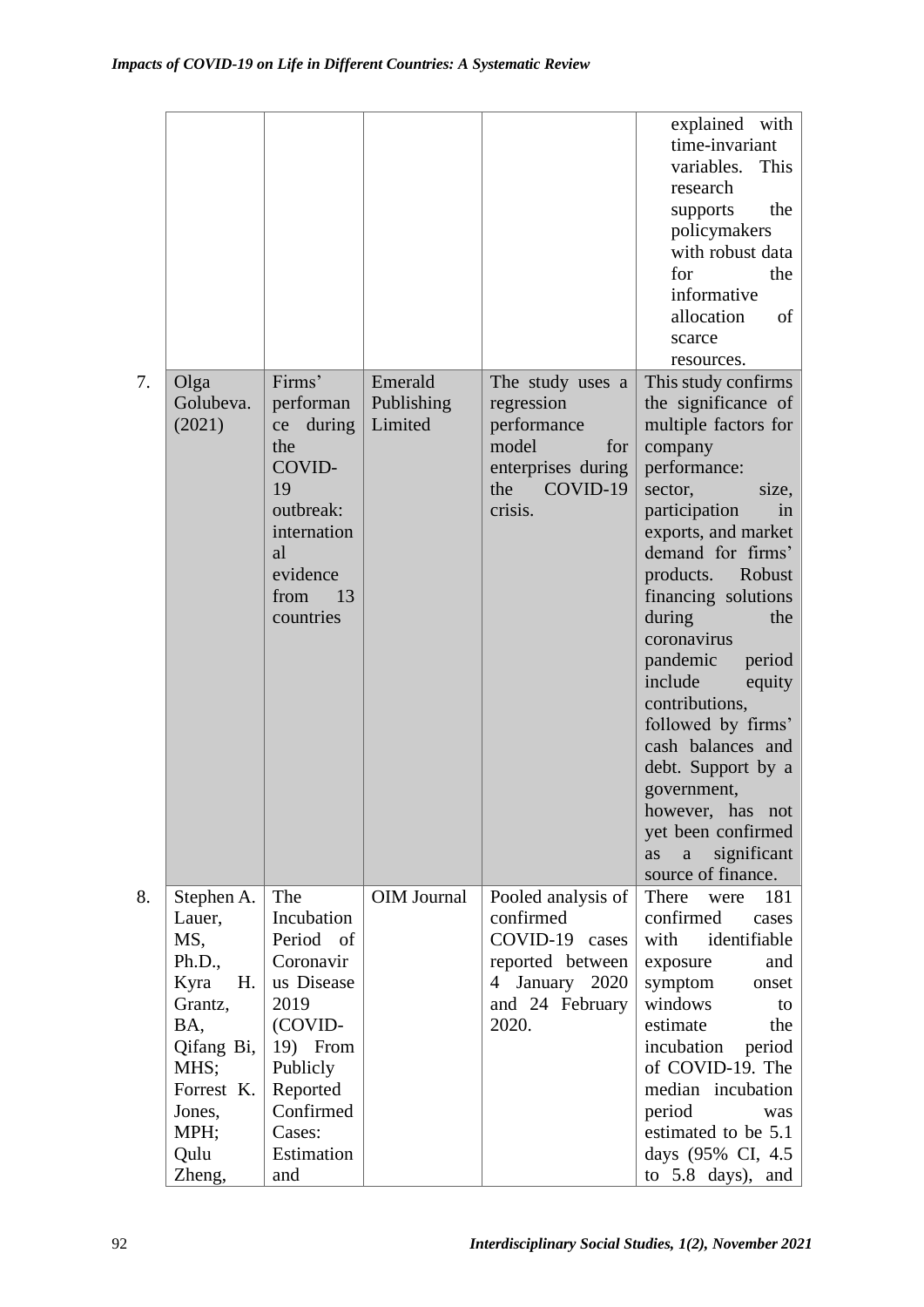|    | MHS;                         | Applicatio  |                 |                     | 97.5% of those who      |
|----|------------------------------|-------------|-----------------|---------------------|-------------------------|
|    | Hannah R.                    | $\mathbf n$ |                 |                     | develop symptoms        |
|    | Meredith,                    |             |                 |                     | will do so within       |
|    | Ph.D.;                       |             |                 |                     | 11.5 days (CI, 8.2)     |
|    | Andrew S.                    |             |                 |                     | to $15.6$ days) of      |
|    | Azman,                       |             |                 |                     | infection.<br>These     |
|    | Ph.D.;                       |             |                 |                     | estimates<br>imply      |
|    | <b>Nicholas</b>              |             |                 |                     | under<br>that,          |
|    | G. Reich,                    |             |                 |                     | conservative            |
|    | Ph.D.; and                   |             |                 |                     | 101<br>assumptions,     |
|    | Justin                       |             |                 |                     | out of every 10 000     |
|    | Lessler,                     |             |                 |                     | (99th)<br>cases         |
|    | Ph.D.                        |             |                 |                     | percentile,<br>482)     |
|    | (2020)                       |             |                 |                     | will<br>develop         |
|    |                              |             |                 |                     | symptoms after 14       |
|    |                              |             |                 |                     | of<br>days<br>active    |
|    |                              |             |                 |                     | monitoring<br><b>or</b> |
|    |                              |             |                 |                     | quarantine.             |
| 9. | Joel                         | Feasibility | <b>ELSEVIER</b> | Developed<br>a      | Simulated               |
|    | Hellewell,                   | of          |                 | stochastic          | outbreaks<br>starting   |
|    | Sam                          | controlling |                 | transmission        | with five<br>initial    |
|    | Abbott,                      | COVID-      |                 | model,              | cases, an R0 of $1.5$ , |
|    | Amy                          | 19          |                 | parameterized<br>to | and<br>0%               |
|    | Gimma,                       | outbreaks   |                 | COVID-19<br>the     | transmission before     |
|    | <b>Nikos</b><br>$\mathbf{I}$ | by          |                 | outbreak            | symptom<br>onset        |
|    | Bosse,                       | isolation   |                 |                     | could be controlled     |
|    | Christophe                   | of<br>cases |                 |                     | with<br>low<br>even     |
|    | r I Jarvis,                  | and         |                 |                     | tracing<br>contact      |
|    | Timothy                      | contacts    |                 |                     | probability;            |
|    | W Russell,                   |             |                 |                     | however,<br>the         |
|    | James<br>$\Box$              |             |                 |                     | probability<br>of       |
|    | Munday,                      |             |                 |                     | controlling<br>an       |
|    | Adam<br>J                    |             |                 |                     | outbreak decreased      |
|    | Kucharski,                   |             |                 |                     | with the number of      |
|    | W<br>John                    |             |                 |                     | initial cases, when     |
|    | Edmunds,                     |             |                 |                     | R0 was $2.5$ or $3.5$   |
|    | Centre for                   |             |                 |                     | and<br>with<br>more     |
|    | the                          |             |                 |                     | transmission before     |
|    | Mathemati                    |             |                 |                     | symptom<br>onset.       |
|    | cal                          |             |                 |                     | Across<br>different     |
|    | Modelling                    |             |                 |                     | initial numbers of      |
|    | of                           |             |                 |                     | cases, the majority     |
|    | Infectious                   |             |                 |                     | of scenarios with an    |
|    | <b>Diseases</b>              |             |                 |                     | $R0$ of $1.5$<br>were   |
|    | COVID-                       |             |                 |                     | controllable<br>with    |
|    | 19                           |             |                 |                     | less than 50% of        |
|    | Working                      |             |                 |                     | contacts                |
|    | Group,                       |             |                 |                     | successfully traced.    |
|    | Sebastian                    |             |                 |                     | To<br>control<br>the    |
|    | Funk†,                       |             |                 |                     | majority<br>of          |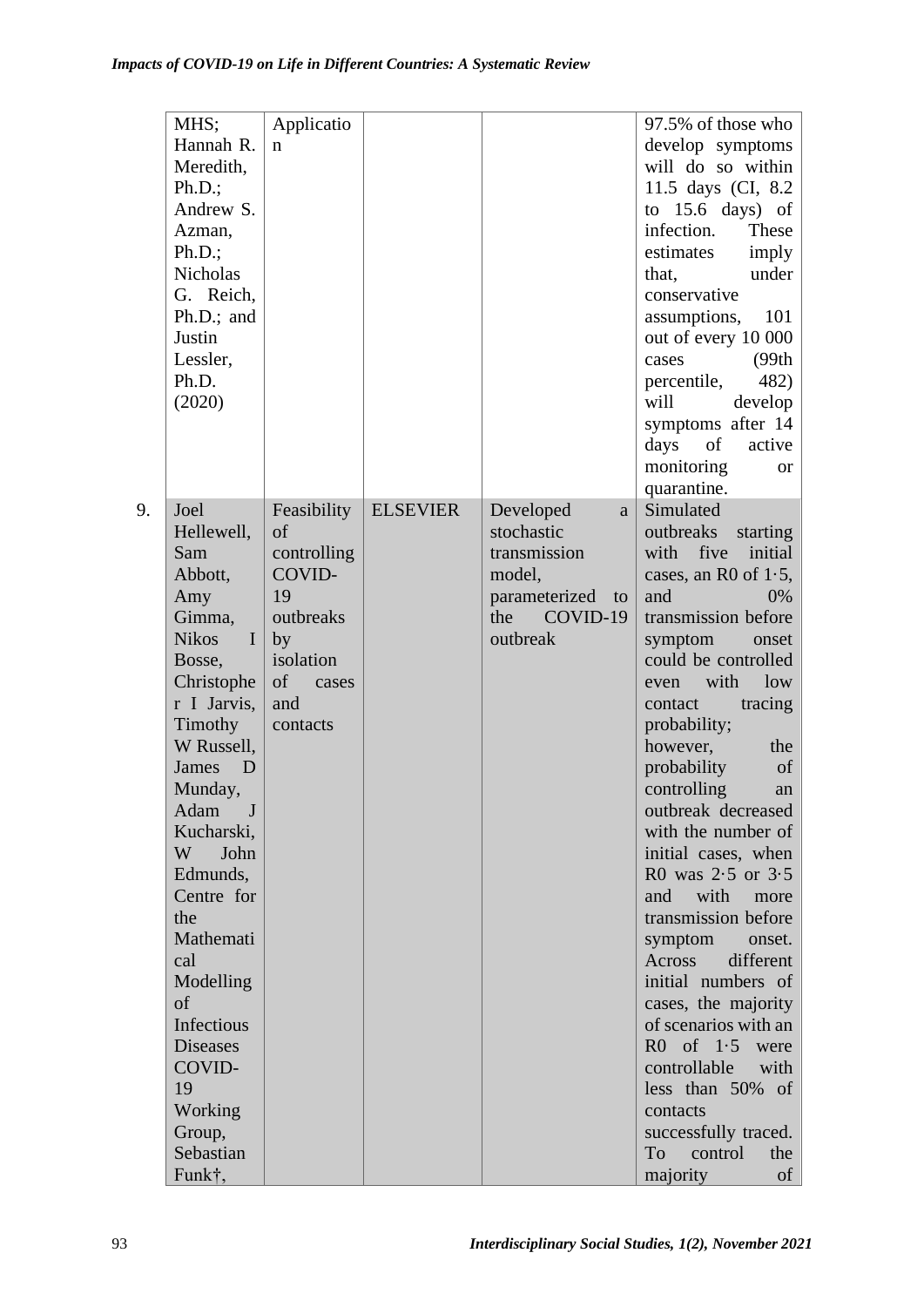|     | Rosalind<br>M Eggo.<br>(2020)                  |                                                  |                                                     |                                                                     | outbreaks, for R0 of<br>$2.5$ more than $70\%$<br>of contacts had to<br>be traced, and for an<br>$R0$ of 3.5 more than<br>90% of contacts<br>had to be traced.<br>The delay between<br>symptom onset and<br>isolation had<br>the<br>role<br>largest<br>in<br>determining<br>whether<br>an<br>outbreak<br>was<br>controllable<br>when<br>R0 was $1.5$ . For R0<br>values of $2.5$ or $3.5$ ,<br>if there were 40<br>initial<br>cases,<br>contact tracing and<br>isolation were only<br>potentially feasible<br>when less than 1%<br>of<br>transmission<br>before<br>occurred<br>symptom onset |
|-----|------------------------------------------------|--------------------------------------------------|-----------------------------------------------------|---------------------------------------------------------------------|----------------------------------------------------------------------------------------------------------------------------------------------------------------------------------------------------------------------------------------------------------------------------------------------------------------------------------------------------------------------------------------------------------------------------------------------------------------------------------------------------------------------------------------------------------------------------------------------|
| 10. | Atte<br>Oksanen,<br>DrSocSci;<br><b>Markus</b> | Regulation<br>and Trust:<br>3-Month<br>Follow-up | <b>JMIR</b> Public<br>Health<br>and<br>Surveillance | The present study<br>was based on a<br>background<br>analysis<br>of | The spread of the<br>COVID-19<br>epidemic has been<br>fast<br>everywhere,                                                                                                                                                                                                                                                                                                                                                                                                                                                                                                                    |
|     | Kaakinen,<br>DrSocSci:<br>Rita                 | Study<br>on<br>COVID-<br>19                      |                                                     | European<br>Social<br>Survey data on 25<br>European                 | but<br>findings<br>the<br>revealed significant<br>differences                                                                                                                                                                                                                                                                                                                                                                                                                                                                                                                                |
|     | Latikka,<br>MSocSci;<br>Iina                   | Mortality<br>25<br>in<br>European                |                                                     | countries<br>$(N=47,802)$                                           | between countries<br>COVID-19<br>in<br>mortality.                                                                                                                                                                                                                                                                                                                                                                                                                                                                                                                                            |
|     | Savolaine<br>MSci;<br>n,                       | Countries                                        |                                                     |                                                                     | Perceived<br>sociability                                                                                                                                                                                                                                                                                                                                                                                                                                                                                                                                                                     |
|     | Nina<br>Savela,<br>MSocSci;                    |                                                  |                                                     |                                                                     | predicted<br>higher<br>COVID-19<br>mortality.<br>Major                                                                                                                                                                                                                                                                                                                                                                                                                                                                                                                                       |
|     | Aki<br>Koivula,                                |                                                  |                                                     |                                                                     | differences<br>the<br>25<br>between                                                                                                                                                                                                                                                                                                                                                                                                                                                                                                                                                          |
|     | DrSocSci.<br>(2020)                            |                                                  |                                                     |                                                                     | countries<br>were<br>found in reaction                                                                                                                                                                                                                                                                                                                                                                                                                                                                                                                                                       |
|     |                                                |                                                  |                                                     |                                                                     | times to the crisis.<br>Late reaction to the                                                                                                                                                                                                                                                                                                                                                                                                                                                                                                                                                 |
|     |                                                |                                                  |                                                     |                                                                     | predicted<br>crisis                                                                                                                                                                                                                                                                                                                                                                                                                                                                                                                                                                          |
|     |                                                |                                                  |                                                     |                                                                     | mortality<br>later<br>figures.                                                                                                                                                                                                                                                                                                                                                                                                                                                                                                                                                               |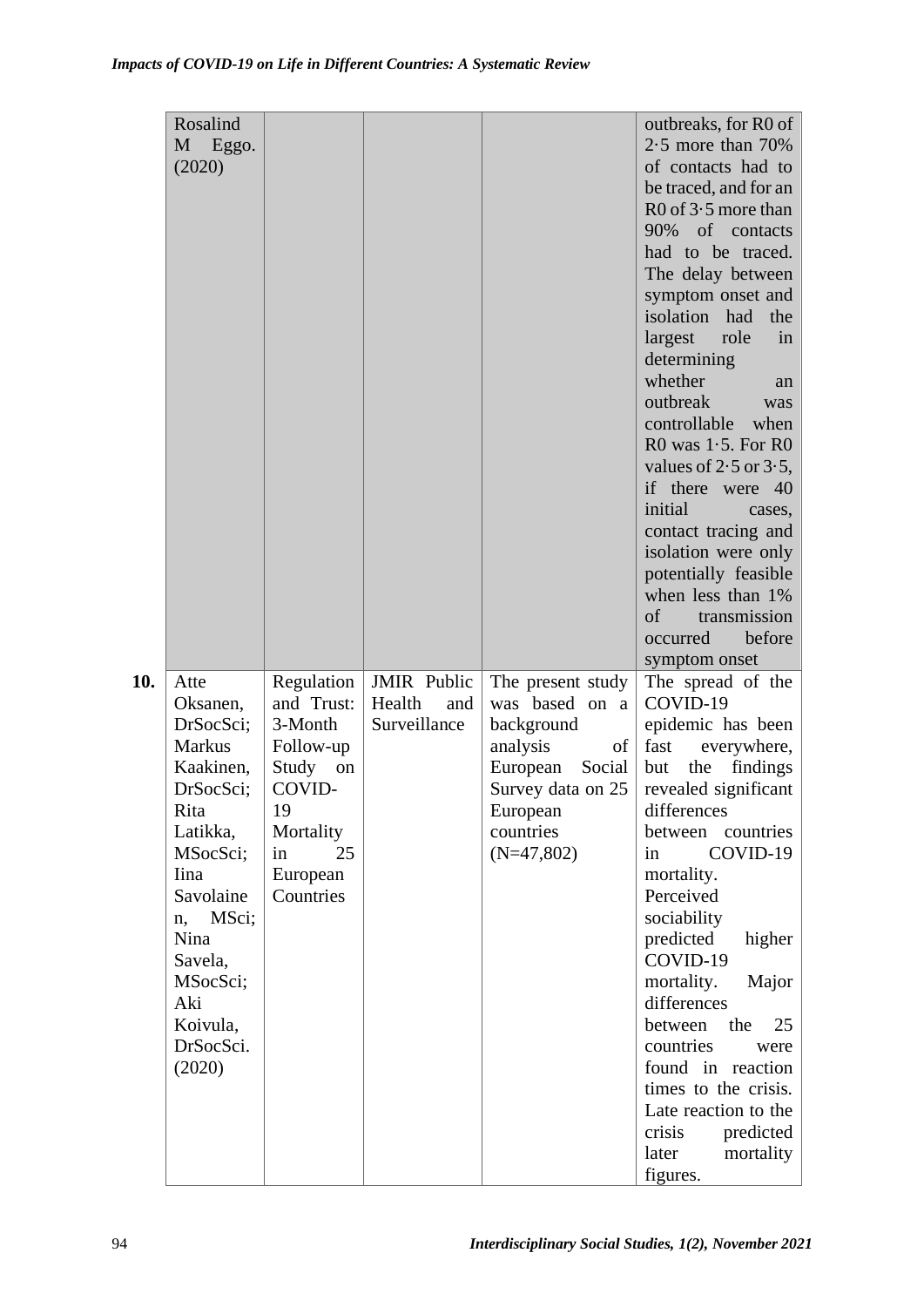|  |  | Institutional trust |  |
|--|--|---------------------|--|
|  |  | was associated with |  |
|  |  | lower COVID-19      |  |
|  |  | mortality.          |  |

#### **Socio-economic Impact**

The COVID-19 pandemic has brought up new challenges for nation-states to overcome. In particular, it is about how countries respond and work to prevent and stop the virus from spreading more widely. The emergence of the current global pandemic, Covid-19, has so far been a threat or impact on various sectors of people's lives, including the social and economic sectors.

Summer et al (2020) explained that in a United Nation study that global poverty could increase for the first time since 1990. This means that COVID is a real threat to Sustainable Development (SDGs) to end poverty by 2030 (Buheji et al., 2020). According to a report from the World Bank (2020), estimates that 11 million people could fall into poverty in East Asia and the Pacific. Analyzes the impact of the pandemic on poor communities on four Continents and estimates that 49 million people will be pushed into extreme poverty by 2020 (living on less than \$1.90 per day) (Martin et al., 2020).

During this time of the COVID-19 pandemic, socioeconomic issues have greatly affected people from lower economic strata (Nicola et al., 2020). According to a report from the Asia Development Bank (ADB) the economic impact of COVID-19 will be around 5.8 to 8.8 trillion USD\$ (6.4–9.7% of global GDP), excluding the impact of policy measures. ADB estimates that there will be a decline in employment in Asia from 109 million-167 million jobs. This has a detrimental impact on vulnerable groups of people. According to the World Bank, "The COVID-19 recession has seen the fastest and sharpest downgrade in projected consensus growth among all global recessions since 1990 (Suthar et al., 2021).

Economic conditions around the world are also in a state of poverty. Global production has suffered, along with various service industries especially including tourism and aviation, due to strict lockdown measures. Since the future is uncertain, investment rates will remain low. The social and humanitarian aspects of the pandemic have also created stress and anxiety in society. Women, children, and the elderly are particularly exposed to the virus, as they are among the weaker and thus more vulnerable sections of society. The lockdown has also jeopardized the safety of women, and an increase in cases of domestic violence (Wei et al., 2021).

The World Economic Forum in 2020 report states that in addition to economic problems, many countries will face many multidimensional problems in tourism, housing markets, commercial demand for products, transportation, unemployment, education, energy consumption, and impacts on social life. In addition, tourism transportation, and services are among the sectors hardest hit by COVID-19. Transportation and transportation activities almost stopped during the quarantine process (Kaya, 2020).

At the regional level, Asia is one of the regions experiencing the socio-economic impact due to the COVID-19 pandemic. Rasul (2021) explains that this part of South Asia is one of the poorest regions in the world: about a third of the world's poor live in this region with about 70 percent living in rural areas and mainly depending on agriculture. Before the COVID-19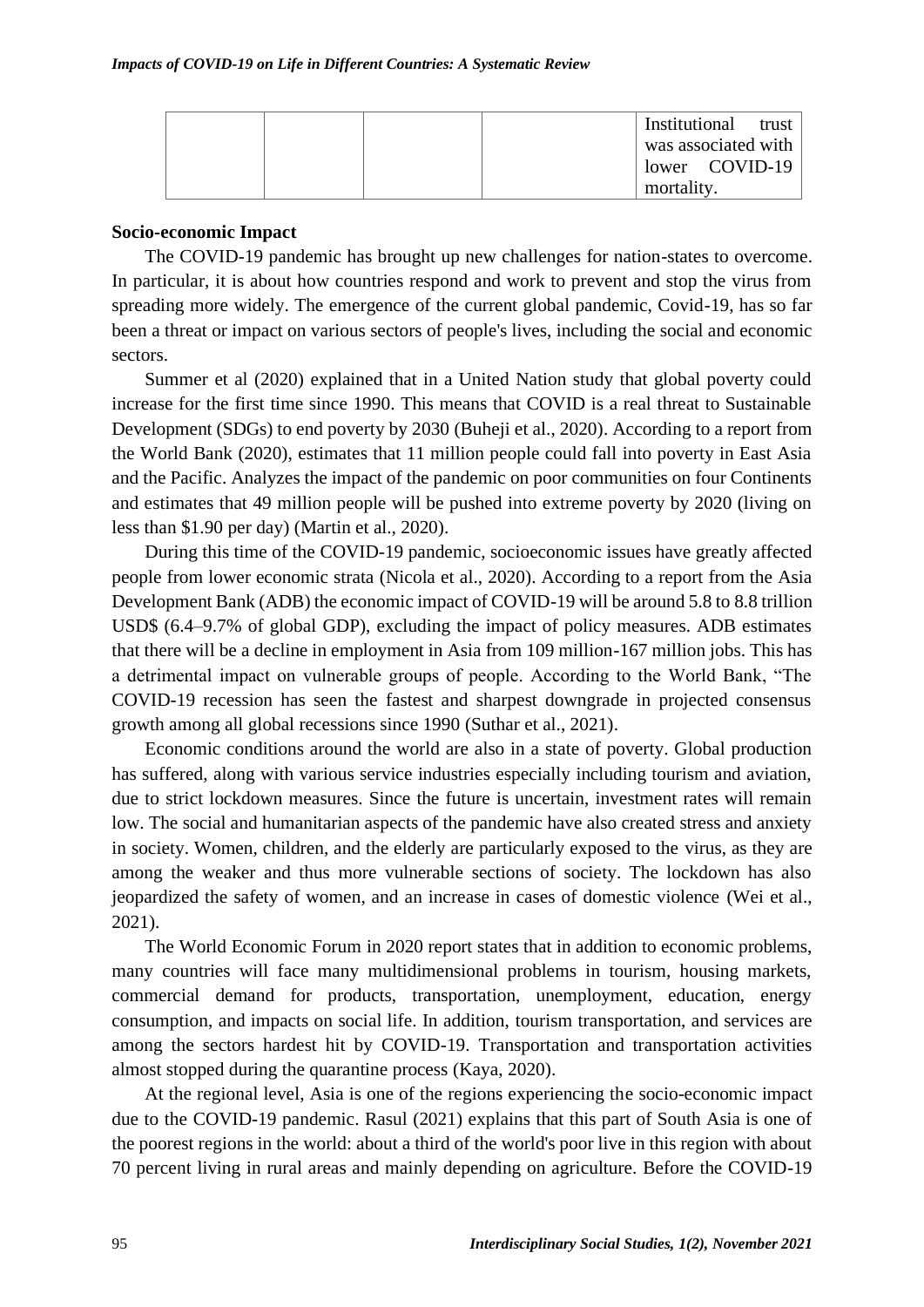Pandemic, 649 million people in South Asia were moderate or severe food insecurity and 271 million of them were very food insecure. Similarly, 36 percent of children are stunted and 16 percent are acutely malnourished. The situation is likely to worsen further due to the effects of COVID-19 (Rasul et al., 2021).

Interventions carried out by governments in various countries to overcome this socioeconomic impact are to provide financial assistance and food and clothing for small children. In addition, support for industry and the service sector is also very important in maintaining the stability of the economy. Moral assistance to individuals and society is also needed for proper time management and financial planning in the face of this Pandemic (Ceylan et al., 2020).

# **Public Health Impact**

COVID-19 is a dangerous virus and is very dangerous for people's lives in general. The current public health situation forces us to reflect on how humanity is navigating the uncharted waters of the coronavirus disease (COVID-19) pandemic (del Castillo, 2021). On the other hand, amid the COVID-19 pandemic, some unexpected positive results have emerged, such as:

- a. Positive Changes in People's Behavior and Lifestyle: The COVID-19 pandemic is one of the largest global health crises in human history. Many people's lifestyles are fundamentally changing — from wearing face masks to maintaining physical distance and practicing handwashing in public.
- b. Hospital Admissions Reduced: Public health efforts have succeeded in reducing the transmission of coronavirus in certain countries where strict standard operating procedures are implemented. This approach, which is advantageous in the prevention and control of COVID-19, also has a positive impact on other diseases. The number of hospital admissions for community-related infectious diseases was drastically reduced after public health measures against COVID-19 were introduced.
- c. Tobacco Smoking Reduction and Cessation: The continued popularity of tobacco smoking has been one of the major public health concerns since the pre-pandemic era. This pandemic has the potential to impact several individual psychosocial factors that are highly relevant to tobacco use, including daily behavior patterns, lifestyle context, social context, mental health, and perceived health risks. This is an opportunity for smokers to reflect on smoking and for public health regulators to revise tobacco control policies and smoking cessation services.
- d. Mental relations and sexual health: The relationship between mental health and sexual health, which is still taboo in most societies, has also received public attention during the pandemic. Some reductions in the incidence of sexually transmitted diseases (STDs) and diagnoses of the human immunodeficiency virus (HIV) were reported after travel restrictions were imposed worldwide.
- e. Health care innovation and technology development: Health services currently need to adapt to the Covid-19 pandemic situation in order to prevent transmission of the corona virus in health care facilities. The development of advanced technology has to do with the delivery of health services but also in our daily lives. Applying new innovations to healthcare in general can provide many clinical benefits beyond simply reducing the risk of infection with COVID-19 (Hoo et al., 2021).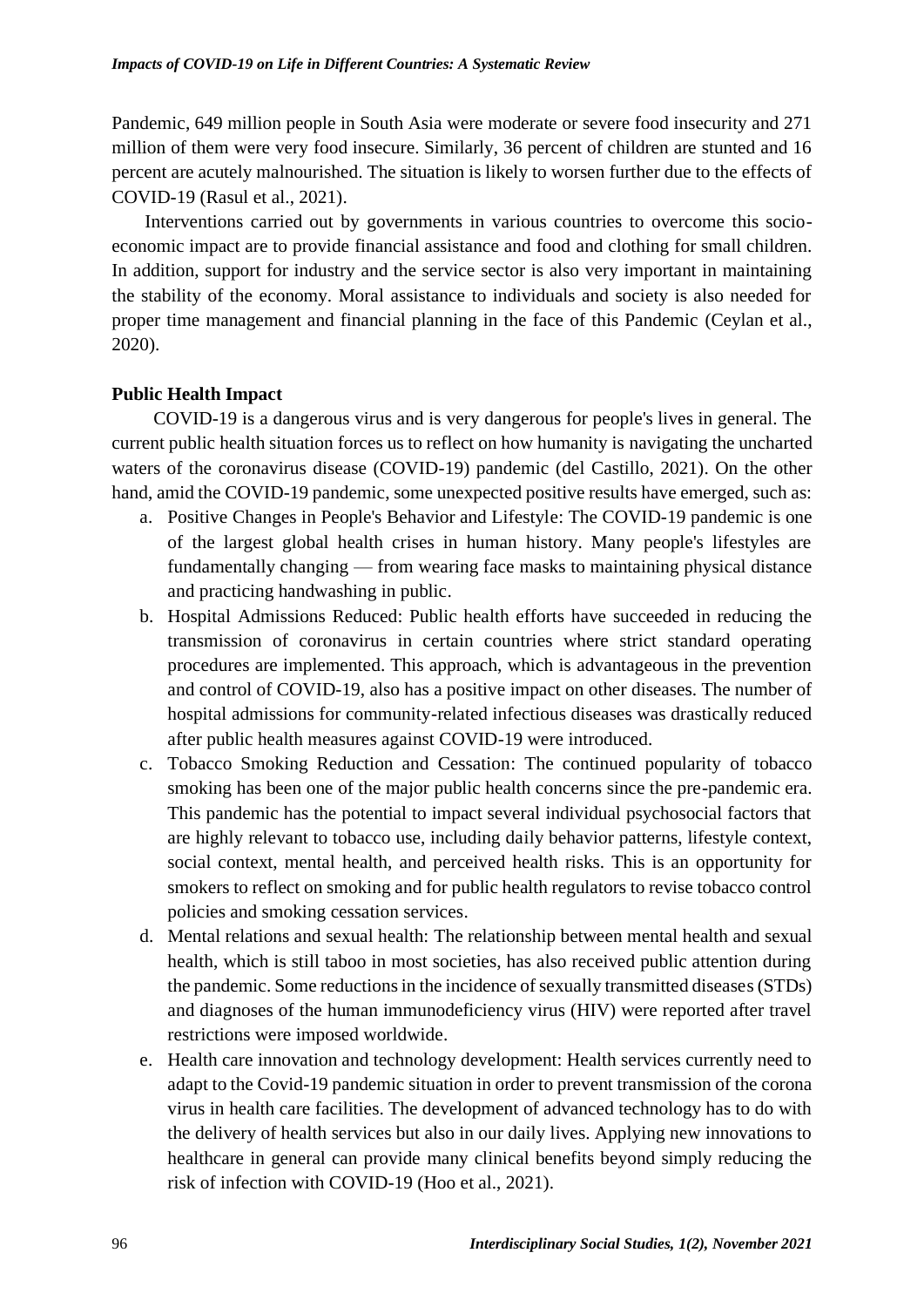The COVID-19 pandemic has significantly stressed public health systems around the world and exposed gaps in health care for underserved and vulnerable populations. Anticipating the spread and increase in the number of sufferers, the implementation of health protocols needs to be carried out by the community (Benjamin, 2020).

# **Prevention of the spread of COVID-19**

Coronavirus Disease has caused many deaths for sufferers but no anti-virus has been found. Therefore, prevention efforts are one of the interventions to break the chain of transmission of the Corona Virus (Samudrala et al., 2020). At this time the prevention and control of Coronavirus infection in all countries is based on WHO guidelines, namely:

- a. Wearing a Mask: Face Protective Masks Face masks are a form of self-protection during the Coronavirus pandemic. This statement has also been strengthened by the World Health Organization (WHO) through interim guidelines announced on April 6, 2020, regarding recommendations regarding masks.
- b. Social distancing: Social distancing is designed to reduce interactions between people in the wider community, where individuals may be infectious but have not been identified and thus have not been isolated. Social distancing activities such as working and studying at home, staying at home, prohibiting activities in crowds, and limiting operating hours in public places (Yanti et al., 2020)
- c. Washing Hands: Hand hygiene is one of the most effective measures to prevent the spread of COVID-19 and other pathogens. Maintaining personal hygiene during the Coronavirus pandemic such as washing hands is one of the steps that the community needs to take. The World Health Organization (WHO) has also explained that maintaining hand hygiene has been able to save human lives from Coronavirus infection.
- d. Applying Hand Sanitizer: Using hand sanitizer is another way to keep hands clean besides washing hands with soap and running water. This is because hand sanitizers can prevent microbial infections in humans (Dewi et al., 2016). Hand sanitizers or antiseptics containing as much as 62%-95% alcohol can denature microbial proteins and can inactivate viruses (Lee et al., 2020). Seeing this, the spread and infection of the Coronavirus in the community can certainly be minimized.
- e. Cover your mouth when sneezing and coughing: The spread of the Coronavirus in the world has taken place rapidly with millions of patients being infected. One of the spread processes can be through direct contact with infected patient droplets (Singhal, 2020). The problem that now arises is that there are infected patients who do not show symptoms so that the process of spreading the Coronavirus is difficult to identify (Nishiura et al., 2020). Following up on this, the World Health Organization (WHO) applies to cough and sneezing etiquette, namely covering the nose and mouth, immediately throwing away tissues that have been used to cover the mouth when coughing or sneezing, and cleaning hands.

Today, everyone needs to understand how, when, and where infected people transmit the virus, it is important to develop and implement control measures to break the chain of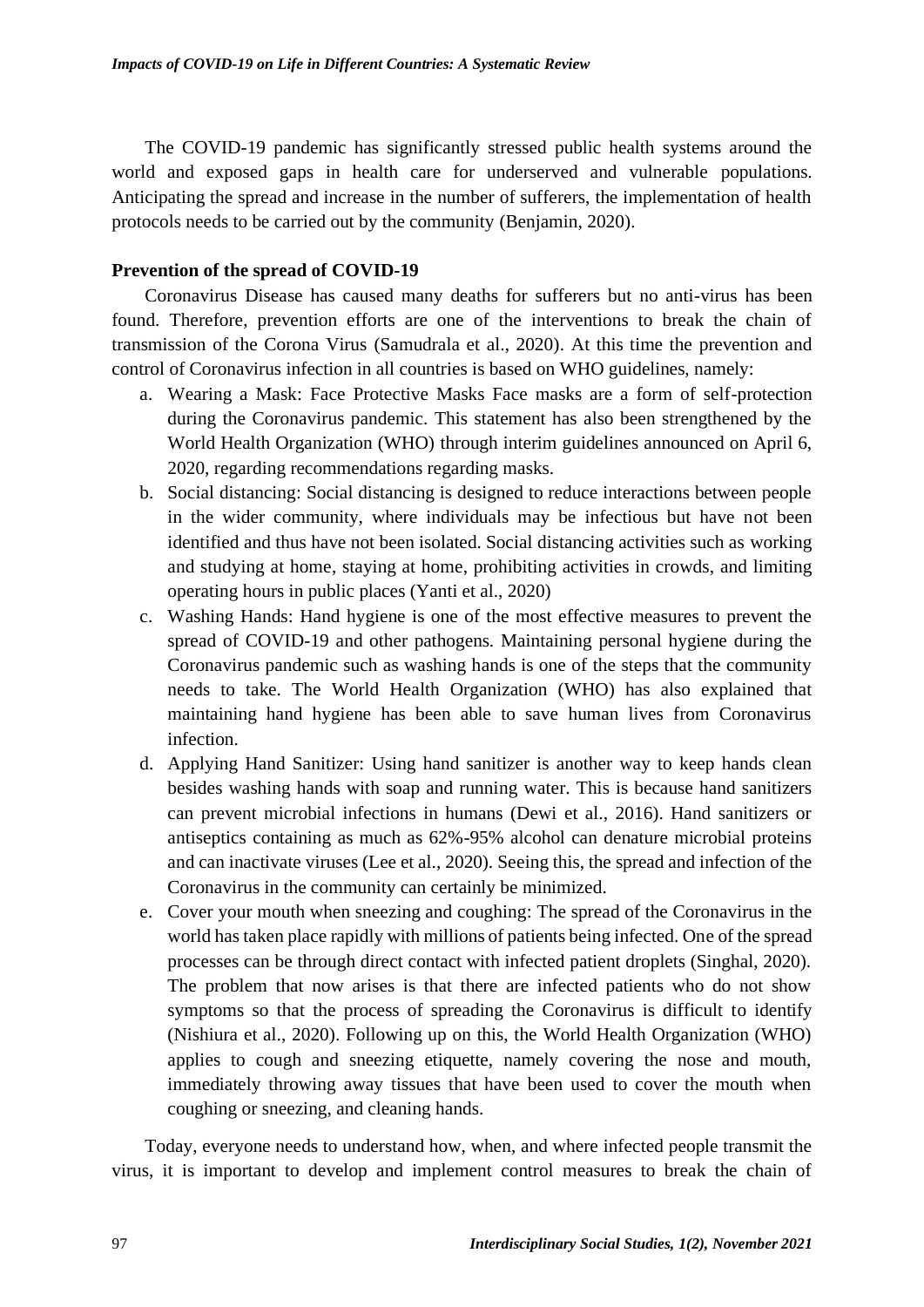transmission. Prevention of transmission is best achieved by identifying suspected cases as quickly as possible, testing, and isolating cases of infection. In addition, it is very important to identify all close contacts of infected people so that they can be quarantined to limit the spread and break the chain of transmission.

Quarantine measures (Close contact), potential secondary cases will already be separated from others before they develop symptoms or they start shedding the virus if they become infected, thus presenting opportunities for further spread. The incubation period for COVID-19, which is the time between exposure to the virus and the onset of symptoms, averages 5-6 days but can be as long as 14 days. Thus, quarantine must be carried out for 14 days from the last exposure to a confirmed case. If it is not possible to contact to quarantine in a separate place of residence, 14 days of self-quarantine at home is required; those in self-quarantine may need support during the use of physical distancing measures to prevent the spread of the virus (WHO, 2020).

WHO emphasizes that in efforts to prevent and overcome the Covid-19 pandemic, it is necessary to coordinate systems and services to provide long-term care, such as coordination between relevant authorities (e.g Ministry of Health, Ministry of Social Welfare, Ministry of Social Justice, etc.) must exist to provide continuous care in LTCFs (Long-term care facilities), activate local health and social care networks to facilitate ongoing care (clinics, acute care hospitals, daycare centers, volunteer groups, etc.), and facilitate additional support if any parent in LTCF is confirmed with COVID19 (WHO, 2020).

#### **COVID-19 Vaccine**

The history of vaccination begins with vaccines based on live microbes that have been attenuated so that they cannot cause disease. Vaccines are highly effective in stimulating the immune system and induce a strong and persistent immune memory which is efficacious in preventing infection. Hundreds of millions of people have been protected from deadly and deadly diseases by using attenuated vaccines (Forni & Mantovani, 2021). Seeing the faster spread of the coronavirus, the medical world is trying to do various kinds of research to find the type of vaccine that can break the chain of transmission of Corona Virus, such as AstraZeneca, Sinovac, Moderna, and Pfizer. Those who receive the Covid-19 vaccine must continue to anticipate because of several forms of post-vaccination follow-up events that may be experienced, both in adolescents and the elderly, such as aches around the injection site, mild fever, fatigue, headaches, muscle aches or pains. joints, chills, and diarrhea.

High vaccination coverage globally may be needed to halt the COVID-19 pandemic. However, vaccine demand in low- and middle-income countries is less well studied and there may be different considerations of the population compared to high-income countries. Lowand middle-income countries may have less capacity to introduce new vaccines and may need to deal with communities that do not believe in the benefits of a COVID-19 vaccine (Harapan et al., 2020).

Based on a report from WHO that to date 169 countries have reported vaccination. As of April 7, 2021, there have been 710 million doses administered globally. But five percent (5%) of the world's population has received at least one dose of the approved vaccine. This highlights important inequalities in global vaccine access. (Fig.1) shows the number of doses of COVID-19 vaccine administered determined by country. However, it does highlight countries that have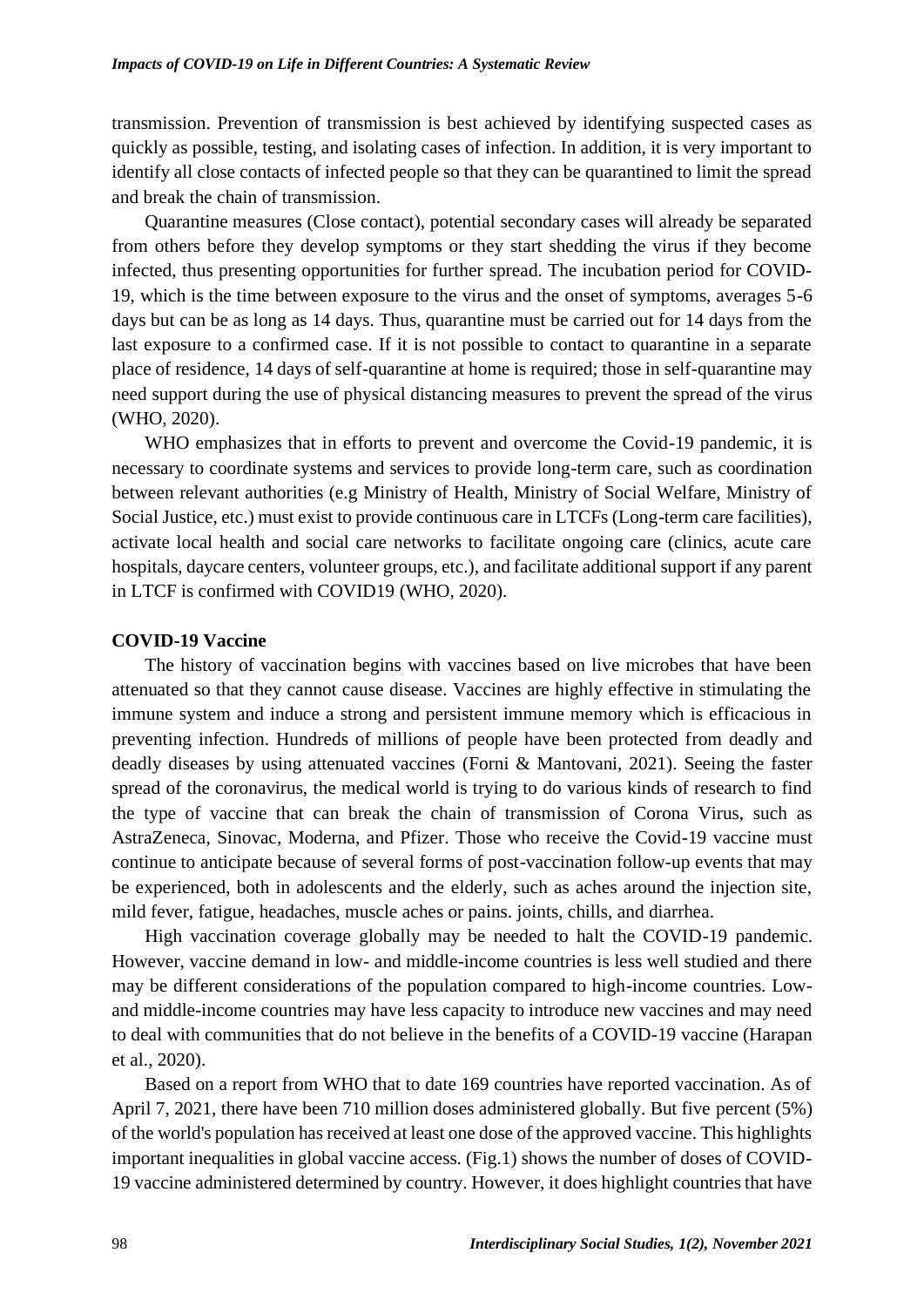not yet started vaccination. At the time of up-to-date vaccination data, the highest were middleincome countries and had started rolling out vaccinations, but many low-income countries had not (Fig.2) (Mathieu et al., 2021).



**Fig 1.** *Cumulative number of COVID-19 doses administered by the country*



**Fig 2.** COVID-19 vaccine doses administered per 100 people versus gross domestic product per capita

To convince the general public in both developed and developing countries to receive the COVID-19 vaccination, the government and the Ministry of Health need to understand the most effective approach to roll out mass vaccination and prioritize administration in a way that minimizes morbidity and mortality from The COVID-19 pandemic. If vaccination coverage is high and evenly distributed, herd immunity will be formed. In addition, the Covid-19 vaccination can also maintain productivity and reduce social and economic impacts. The Covid-19 vaccination is carried out after there is certainty about its safety and efficacy. Vaccines can provide higher antibodies and protect against the COVID-19 virus.

#### **CONCLUSION**

The challenge for the world today is that no drug can kill or break the chain of transmission of the Coronavirus. Thus, it needs vigilance for countries in the Americas, Africa, and Asia.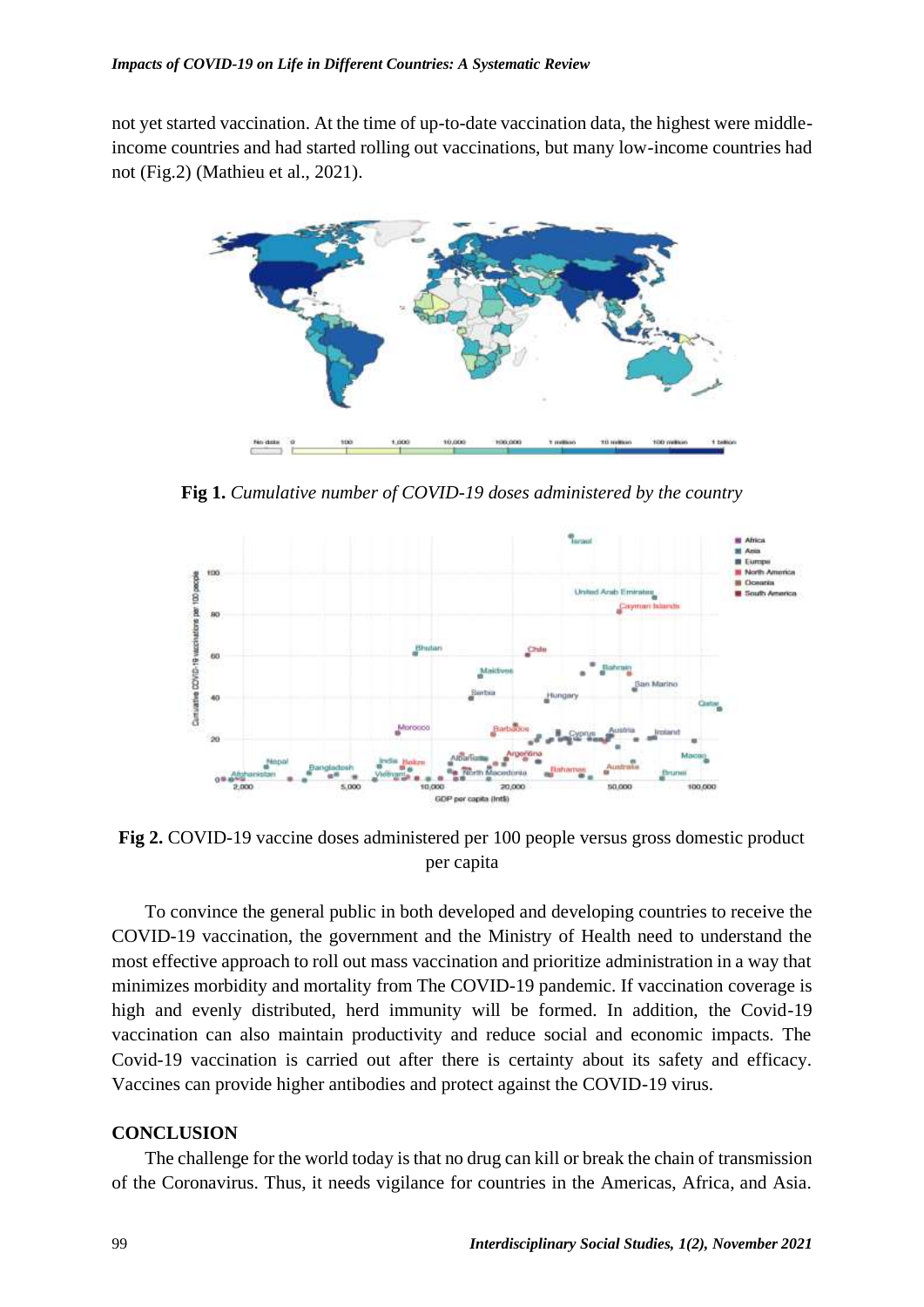The impact of the pandemic in this region is more sensitive than in countries in the Australia/Oceania region or the European region. Middle-income and low-income countries need to be more prudent in managing the COVID-19 pandemic to have better or equal effectiveness with developed or high-income countries.

#### **REFERENCES**

- Abd El-Aziz, T. M., & Stockand, J. D. (2020). Recent progress and challenges in drug development against COVID-19 coronavirus (SARS-CoV-2) - an update on the status. *Infection, Genetics and Evolution*, *83*. https://doi.org/10.1016/j.meegid.2020.104327
- Barbier, E. B., & Burgess, J. C. (2020). Sustainability and development after COVID-19. *World Development*, *135*. https://doi.org/10.1016/j.worlddev.2020.105082
- Benjamin, G. C. (2020). Ensuring health equity during the COVID-19 pandemic: the role of public health infrastructure. *Revista Panamericana de Salud Pública*. https://doi.org/10.26633/RPSP.2020.70
- Böhm, S., Woudenberg, T., Chen, D., Marosevic, D. v., Böhmer, M. M., Hansen, L., Wallinga, J., Sing, A., & Katz, K. (2021). Epidemiology and transmission characteristics of early COVID-19 cases, 20 January–19 March 2020, in Bavaria, Germany. *Epidemiology and Infection*, *149*. https://doi.org/10.1017/S0950268821000510
- Buheji, M., da Costa Cunha, K., Beka, G., Mavrić, B., Leandro do Carmo de Souza, Y., Souza da Costa Silva, S., Hanafi, M., & Chetia Yein, T. (2020). The Extent of COVID-19 Pandemic Socio-Economic Impact on Global Poverty. A Global Integrative Multidisciplinary Review. *American Journal of Economics*, *10*(4). https://doi.org/10.5923/j.economics.20201004.02
- Centers for Disease Control and Prevention. (2021, October 4). *SARS-CoV-2 Variany classifications and definitions*. Cdc.Gov/Coronavirus/2019-Ncov/Variants/Variant-Info.Html.
- Ceylan, R. F., Ozkan, B., & Mulazimogullari, E. (2020). Historical evidence for economic effects of COVID-19. *The European Journal of Health Economics*, *21*(6). https://doi.org/10.1007/s10198-020-01206-8
- Cucinotta, D., & Vanelli, M. (2020). WHO Declares COVID-19 a Pandemic. *Acta Bio-Medica : Atenei Parmensis*, *91*(1). https://doi.org/10.23750/abm.v91i1.9397
- del Castillo, F. A. (2021). Virtues in public health: easing the impact of the COVID-19 pandemic. *Journal of Public Health*, *43*(2). https://doi.org/10.1093/pubmed/fdaa245
- Forni, G., & Mantovani, A. (2021). COVID-19 vaccines: where we stand and challenges ahead. *Cell Death & Differentiation*, *28*(2). https://doi.org/10.1038/s41418-020-00720-9
- GÜNER, R., HASANOĞLU, İ., & AKTAŞ, F. (2020). COVID-19: Prevention and control measures in community. *TURKISH JOURNAL OF MEDICAL SCIENCES*, *50*(SI-1). https://doi.org/10.3906/sag-2004-146
- Harapan, H., Wagner, A. L., Yufika, A., Winardi, W., Anwar, S., Gan, A. K., Setiawan, A. M., Rajamoorthy, Y., Sofyan, H., & Mudatsir, M. (2020). Acceptance of a COVID-19 Vaccine in Southeast Asia: A Cross-Sectional Study in Indonesia. *Frontiers in Public Health*, *8*. https://doi.org/10.3389/fpubh.2020.00381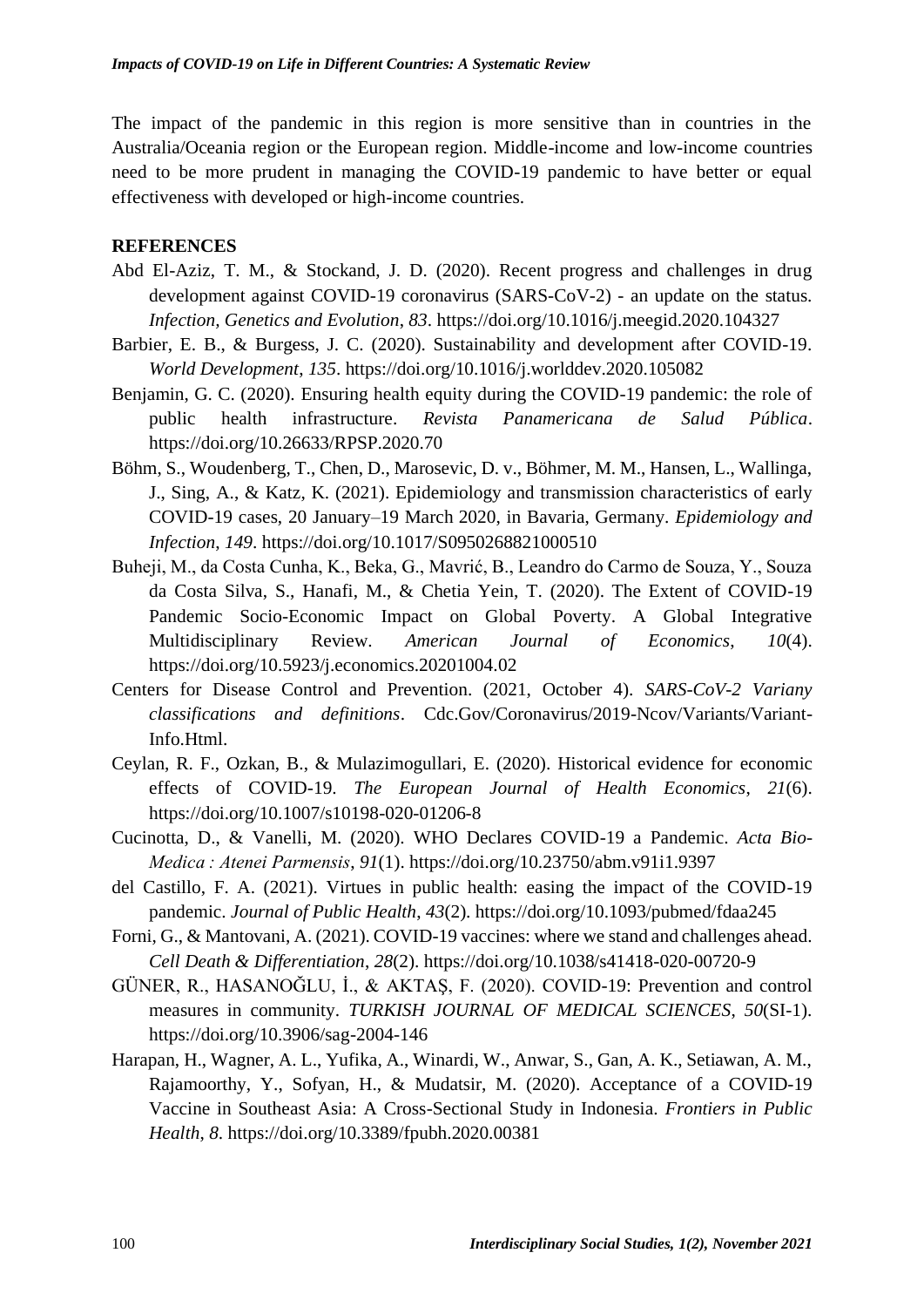- Hoo, H. E., Loh, H. C., Ch'ng, A. S. H., Hoo, F. K., & Looi, I. (2021). Positive Impacts of the COVID-19 Pandemic and Public Health Measures on Healthcare. *Progress In Microbes & Molecular Biology*, *4*(1). https://doi.org/10.36877/pmmb.a0000221
- Huamán Saavedra, J. J. (2021). SARS-COV-2 variants. *Revista Médica de Trujillo*, *16*(1). https://doi.org/10.17268/rmt.2020.v16i01.01
- Institute for Health Metrics and Evaluation. (2021). *COVID-19 Results Briefing: The South-East Asia Region*.
- Kandel, N., Chungong, S., Omaar, A., & Xing, J. (2020). Health security capacities in the context of COVID-19 outbreak: an analysis of International Health Regulations annual report data from 182 countries. *The Lancet*, *395*(10229). https://doi.org/10.1016/S0140- 6736(20)30553-5
- Kaya, S. K. (2020). Evaluation of the Effect of COVID-19 on Countries' Sustainable Development Level: A comparative MCDM framework. *Operational Research in Engineering Sciences: Theory and Applications*, *3*(3). https://doi.org/10.31181/oresta20303101k
- Lauer, S. A., Grantz, K. H., Bi, Q., Jones, F. K., Zheng, Q., Meredith, H. R., Azman, A. S., Reich, N. G., & Lessler, J. (2020). The Incubation Period of Coronavirus Disease 2019 (COVID-19) From Publicly Reported Confirmed Cases: Estimation and Application. *Annals of Internal Medicine*, *172*(9). https://doi.org/10.7326/M20-0504
- Lei, S., Jiang, F., Su, W., Chen, C., Chen, J., Mei, W., Zhan, L.-Y., Jia, Y., Zhang, L., Liu, D., Xia, Z.-Y., & Xia, Z. (2020). Clinical characteristics and outcomes of patients undergoing surgeries during the incubation period of COVID-19 infection. *EClinicalMedicine*, *21*. https://doi.org/10.1016/j.eclinm.2020.100331
- Li, H., Liu, S.-M., Yu, X.-H., Tang, S.-L., & Tang, C.-K. (2020). Coronavirus disease 2019 (COVID-19): current status and future perspectives. *International Journal of Antimicrobial Agents*, *55*(5). https://doi.org/10.1016/j.ijantimicag.2020.105951
- Martin, A., Markhvida, M., Hallegatte, S., & Walsh, B. (2020). Socio-Economic Impacts of COVID-19 on Household Consumption and Poverty. *Economics of Disasters and Climate Change*, *4*(3). https://doi.org/10.1007/s41885-020-00070-3
- Mathieu, E., Ritchie, H., Ortiz-Ospina, E., Roser, M., Hasell, J., Appel, C., Giattino, C., & Rodés-Guirao, L. (2021). A global database of COVID-19 vaccinations. *Nature Human Behaviour*, *5*(7). https://doi.org/10.1038/s41562-021-01122-8
- Nicola, M., Alsafi, Z., Sohrabi, C., Kerwan, A., Al-Jabir, A., Iosifidis, C., Agha, M., & Agha, R. (2020). The socio-economic implications of the coronavirus pandemic (COVID-19): A review. *International Journal of Surgery*, *78*. https://doi.org/10.1016/j.ijsu.2020.04.018
- Pak, A., Adegboye, O. A., Adekunle, A. I., Rahman, K. M., McBryde, E. S., & Eisen, D. P. (2020). Economic Consequences of the COVID-19 Outbreak: the Need for Epidemic Preparedness. *Frontiers in Public Health*, *8*. https://doi.org/10.3389/fpubh.2020.00241
- Rasul, G., Nepal, A. K., Hussain, A., Maharjan, A., Joshi, S., Lama, A., Gurung, P., Ahmad, F., Mishra, A., & Sharma, E. (2021). Socio-Economic Implications of COVID-19 Pandemic in South Asia: Emerging Risks and Growing Challenges. *Frontiers in Sociology*, *6*. https://doi.org/10.3389/fsoc.2021.629693
- Samudrala, P. K., Kumar, P., Choudhary, K., Thakur, N., Wadekar, G. S., Dayaramani, R., Agrawal, M., & Alexander, A. (2020). Virology, pathogenesis, diagnosis and in-line